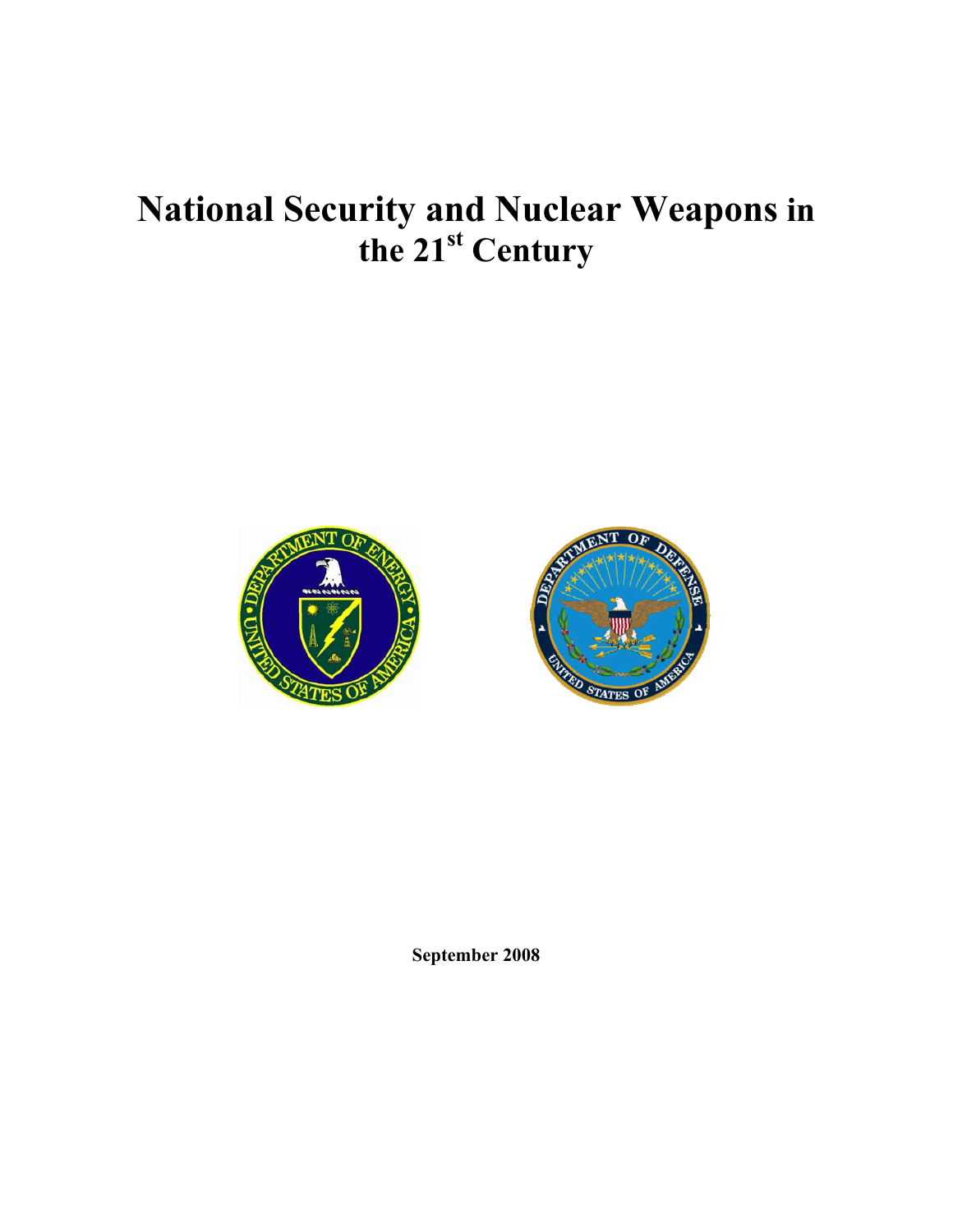

**Foreword** 



In July 2007, along with Secretary of State Condoleezza Rice, we issued a statement that summarized the need for maintaining a credible U.S. nuclear deterrent and urged bipartisan Congressional support for the Reliable Replacement Warhead program. This paper, *National Security and Nuclear Weapons in the 21<sup>st</sup> Century*, expands on the July 2007 statement by addressing in greater detail the considerations behind U.S. requirements for nuclear weapons. The paper also describes the relationship among strategic nuclear force structure, the stockpile of nuclear warheads, and the nuclear warhead research and production infrastructure. We believe the logic presented here provides a sound basis on which this and future administrations can consider further adjustments to U.S. nuclear weapons policy, strategy, and force structure.

Many of the policy issues and strategic capabilities discussed in this paper are based on the December 2001 Nuclear Posture Review and represent continuity with decisions made by prior administrations. For example, the Clinton Administration developed the "lead and hedge" strategy as a way to reduce the size of the deployed strategic nuclear force, while also ensuring that the United States would be able to respond to future challenges that could be more stressing than estimated at that time. Under this strategy the United States would take the "lead" in nuclear reductions, but would "hedge" through an inventory of non-deployed nuclear warheads and a force structure capable of deploying those warheads. The current administration seeks to build on that approach by relying, over time, more heavily on a responsive nuclear weapons design and manufacturing infrastructure to manage risk, and less on an inventory of non-deployed warheads.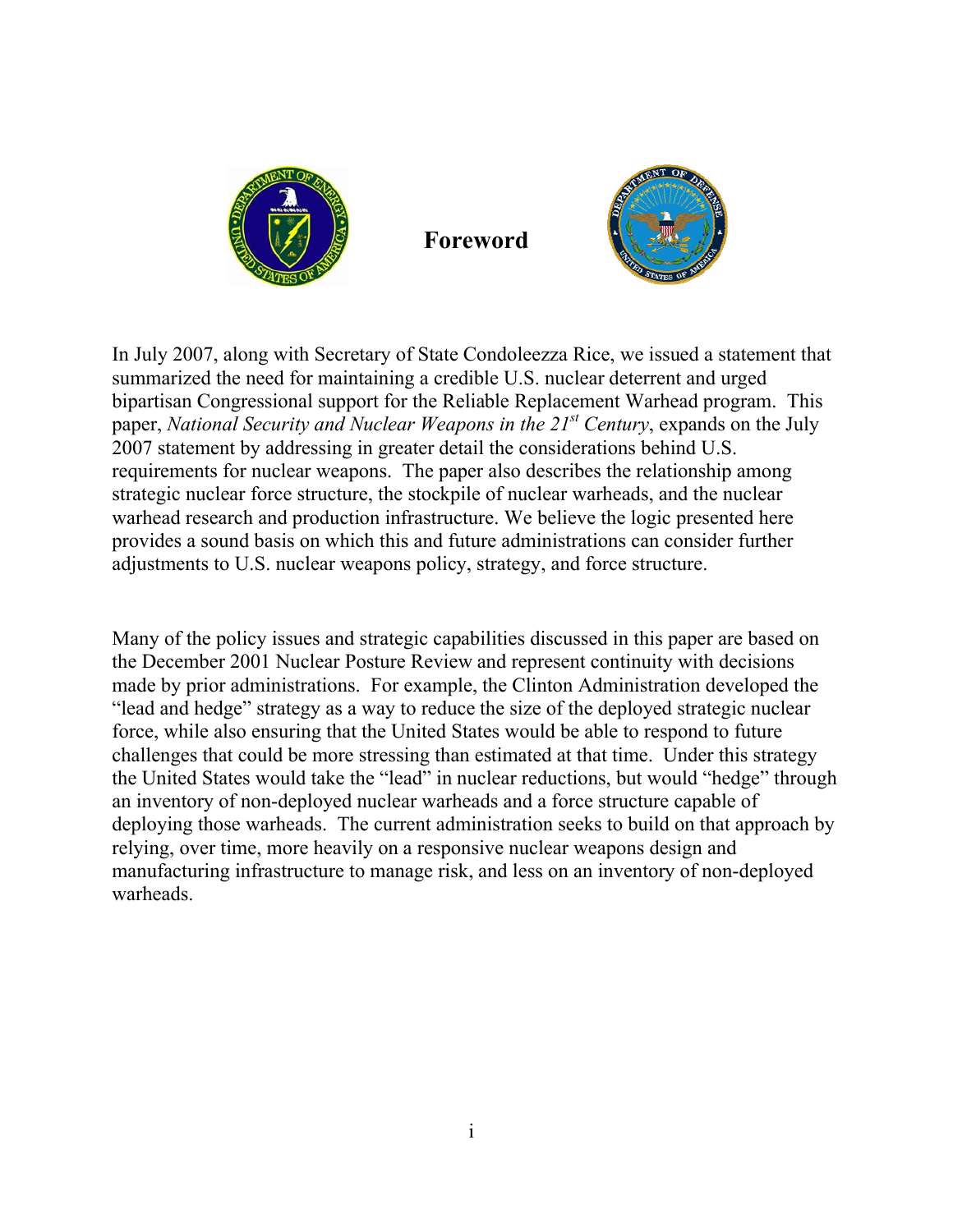We believe that this approach continues to have merit. In the dynamic, unpredictable security environment of the  $21<sup>st</sup>$  century, the relationship between standing forces and infrastructure readiness will need to be adjusted to allow more effective management of various types of risk – geopolitical, technical, and operational. In this context, the Reliable Replacement Warhead (RRW) program deserves continued study and development. The RRW concept is both promising and fully consistent with U.S. Nuclear Nonproliferation Treaty commitments. Ultimately, a reliable replacement warhead will be needed to sustain nuclear force capabilities, revitalize the nuclear infrastructure, and reduce the nuclear stockpile in a manner that is consistent with U.S. security objectives, including alliance commitments.

Samuel W. Bodman Secretary of Energy

Secretary of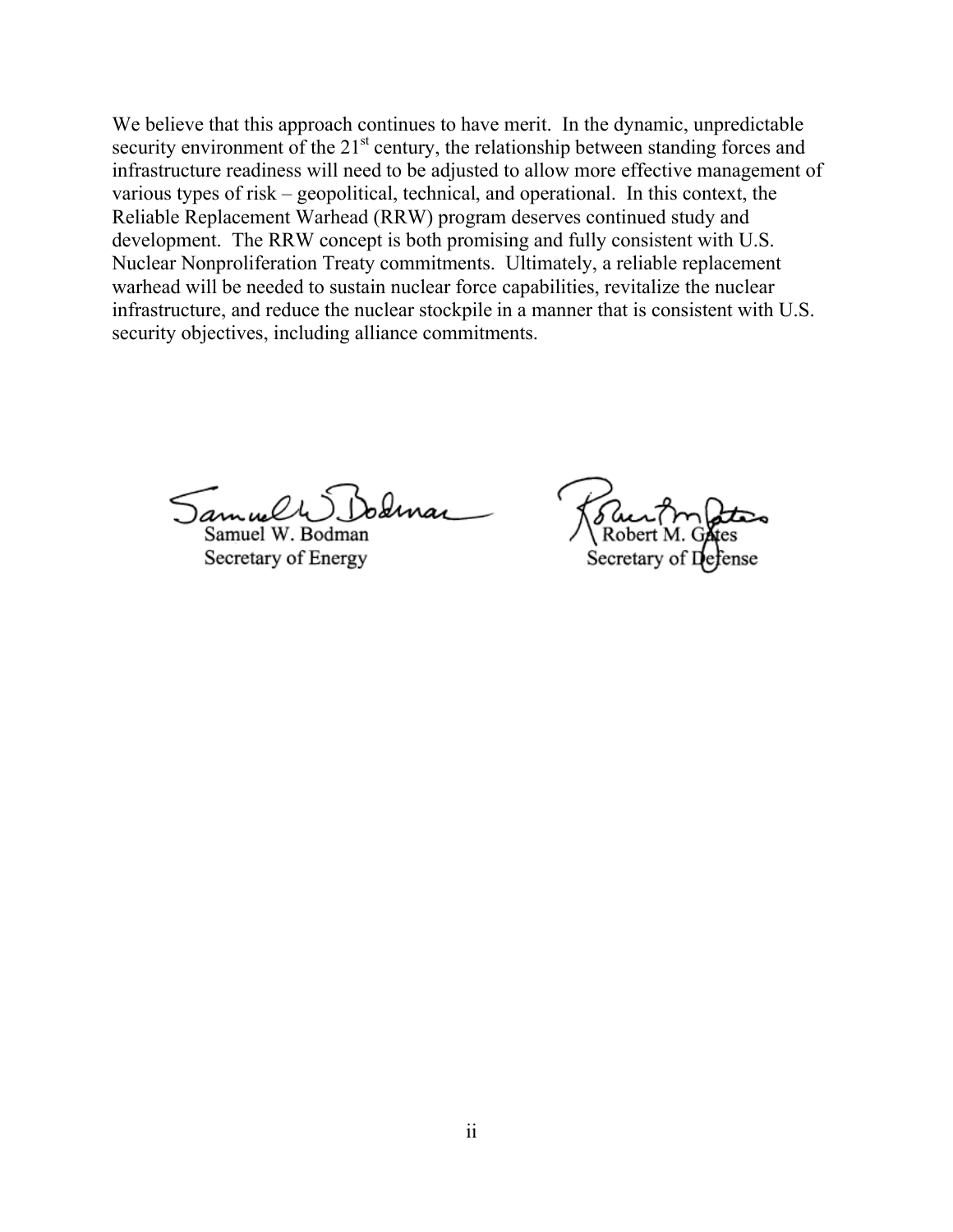# **Table of Contents**

|                                                              | Page         |
|--------------------------------------------------------------|--------------|
| Foreword                                                     | $\mathbf{1}$ |
| Table of Contents                                            | 111          |
| <b>Executive Summary</b>                                     | 1            |
| Does the United States Still Need Nuclear Weapons?           | 3            |
| The Emerging Security Environment                            | 5            |
| Responses of U.S. Allies to the New Security Environment     | 9            |
| Sizing the U.S. Force: Political and Military Considerations | 10           |
| Managing Risk and the U.S. Nuclear Posture                   | 16           |
| Conclusions                                                  | 23           |
| Annex I – Stockpile Planning Through 2012                    |              |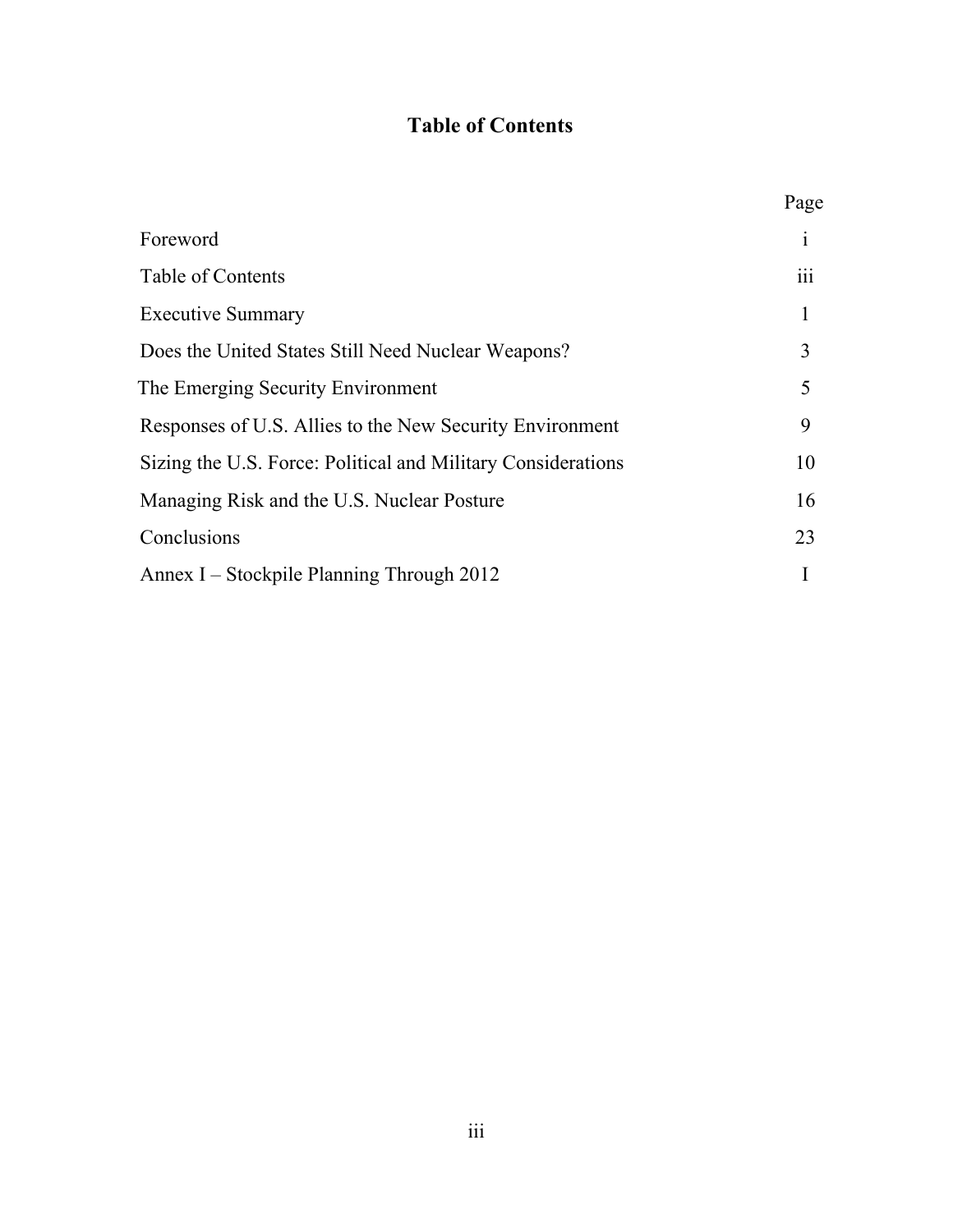# **Executive Summary1**

During the Cold War, the greatest security concern of the United States was the military capabilities of the Soviet Union. Potential threats from China and regional states such as North Korea were considered to be lesser included cases that could be addressed by the capabilities deployed to counter the Soviet threat. The current global security environment is radically different. The primary national security challenge now facing the United States is the nexus of violent extremists and regional states of concern that have, or seek to attain, weapons of mass destruction (WMD). Some governments have demonstrated a willingness to transfer advanced weapons or sensitive weapon technologies to other states, or to support terrorist groups. China, a rapidly growing economic power and the only recognized nuclear weapons state under the Nuclear Nonproliferation Treaty (NPT) that is both modernizing and expanding its nuclear force, is also a potential concern. Concerns exist regarding Russia's modernization of its large nuclear force (including the world's largest non-strategic nuclear arsenal). Concerns also exist with respect to recent bellicose statements from Russian leaders directed at both the United States and its allies and friends. Against this backdrop, both the United Kingdom and France have recently initiated programs to revitalize their nuclear complexes and maintain their nuclear forces well into the  $21<sup>st</sup>$  century.

Early in his first term, President Bush called for a fundamental reorientation of the United States' strategic force posture. In recognition of the changed security environment the President directed the Department of Defense (DoD) to develop a portfolio of strategic capabilities–including missile defenses and advanced conventional strike assets–and to size the nuclear force to meet  $21<sup>st</sup>$  century requirements. The Nuclear Posture Review (NPR) Report to Congress of December 2001 outlined a new policy framework to adapt U.S. strategy, planning, and forces to a rapidly changing security environment. It identified the roles of, and benefits provided by, a strategic triad of capabilities that includes offensive capabilities (nuclear, non-nuclear and non-kinetic), defenses (both active and passive), and a responsive infrastructure, all supported by improvements in intelligence, planning, and command and control. Even as they are reduced in numbers, nuclear weapons remain an essential and enduring element of this new strategic triad, and underpin in a fundamental way these new capabilities.

Nuclear forces continue to represent the ultimate deterrent capability that supports U.S. national security. Extended deterrence is key to U.S. alliances, both in the North Atlantic Treaty Organization (NATO) and in Asia, assuring allies and friends of the credibility of U.S. security commitments. U.S. nuclear weapons deter potential adversaries from the threat or use of weapons of mass destruction against the United States, its deployed forces, and its allies and friends. In the absence of this "nuclear umbrella," some nonnuclear allies might perceive a need to develop and deploy their own nuclear capability.

 $\overline{a}$ 

<sup>&</sup>lt;sup>1</sup> This paper has been redacted and edited from a classified paper with the same title, dated February 2008.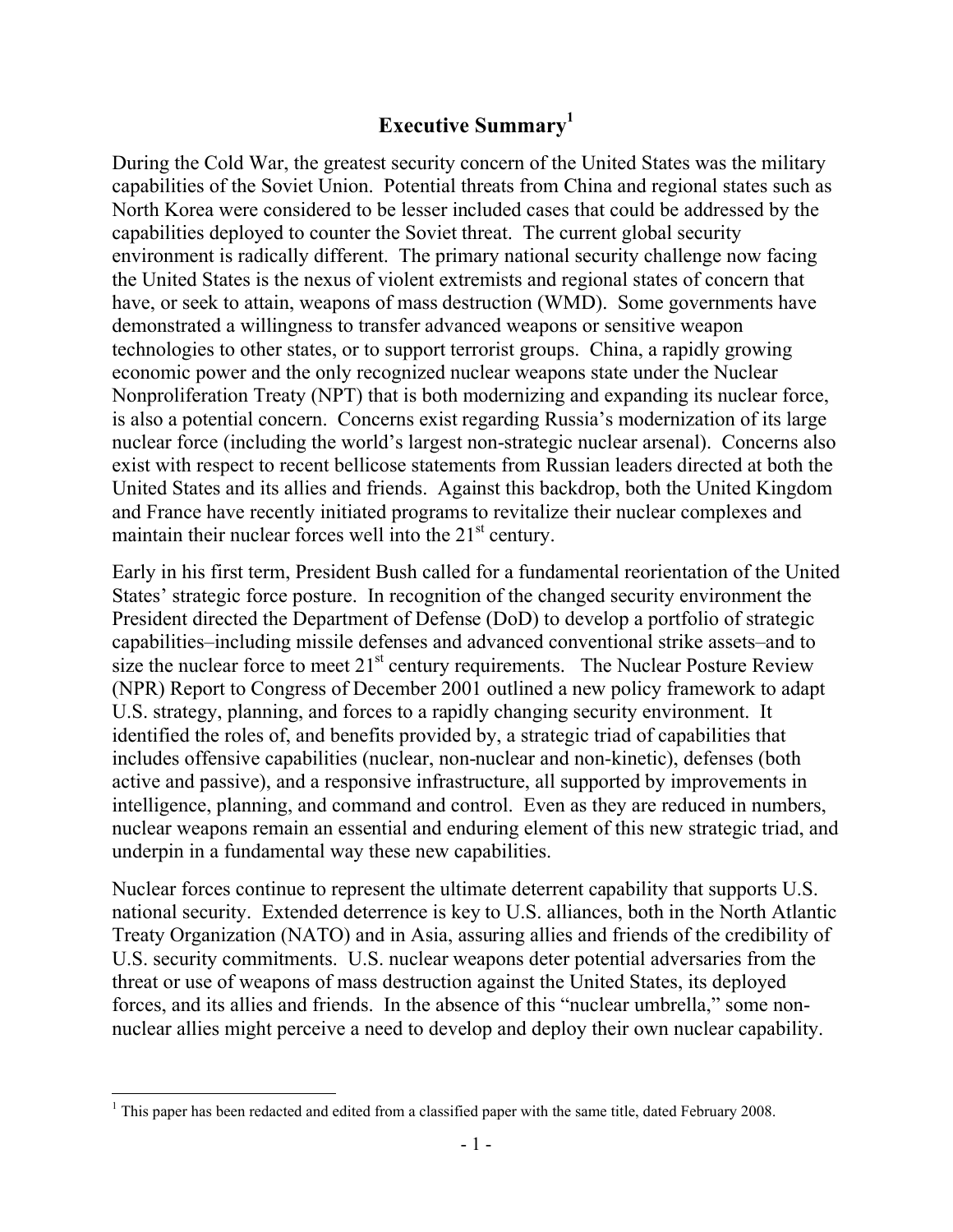While maintaining these security commitments, the United States has made significant reductions in its nuclear arsenal. The United States has reduced its operationally deployed strategic nuclear weapons (ODSNW) by about 50 percent over the past 15 years, and plans to reduce them to a level of 1,700 to 2,200 by 2012 as called for by the Moscow Treaty. This represents a cut of about 80 percent from the highest levels during the Cold War. The United States has reduced its non-strategic nuclear weapons by over 90 percent since 1991. To maintain a credible deterrent at these lower levels, the United States requires nuclear forces that can adapt to changing needs, and a responsive industrial infrastructure that can maintain existing capabilities and manufacture new or replacement components as needed.

While the service lives of existing warhead types are being extended through refurbishment, at present the United States does not have the ability to produce new nuclear weapons. Successive efforts at extending the service life of the current inventory of warheads, however, can decrease confidence in the nuclear stockpile as the warheads deviate further from baseline designs which were originally validated using nuclear test data. Furthermore, in the absence of a production capability for new warheads, the United States retains a significant stockpile of non-deployed legacy weapons as a hedge against technical failure of a warhead type and against adverse geopolitical or operational developments that could require augmentation of the force. Even so, after careful analysis, the United States has significantly reduced, and continues to reduce, its nuclear stockpile. By 2012, the nuclear stockpile will be at its lowest level since the Eisenhower era and at about one-quarter of its level at the end of the Cold War.

Maintaining a safe, secure, and reliable nuclear weapons stockpile and supporting infrastructure is of vital importance to U.S. interests. Currently, the U.S. is pursuing an alternative to the strategy of service life extensions for existing warheads. The long-term goal is to rely more on a revived infrastructure and less on the non-deployed stockpile to respond to unforeseen events. We seek replacement of existing warheads with Reliable Replacement Warheads (RRW) of comparable capability that would have advanced safety and security features, be less sensitive to manufacturing tolerances or to aging of materials, and be certifiable without nuclear testing. The desired size of a responsive nuclear infrastructure, measured in terms of the number of warheads it could produce or refurbish per year, would depend on a number of key variables, but once RRWs are deployed in significant numbers, many of the warheads now retained in the stockpile as a hedge against reliability problems could be retired. Until a truly responsive nuclear infrastructure is operational, however, the United States will need to retain an appropriate inventory of non-deployed warheads to manage geopolitical, technical and operational risks.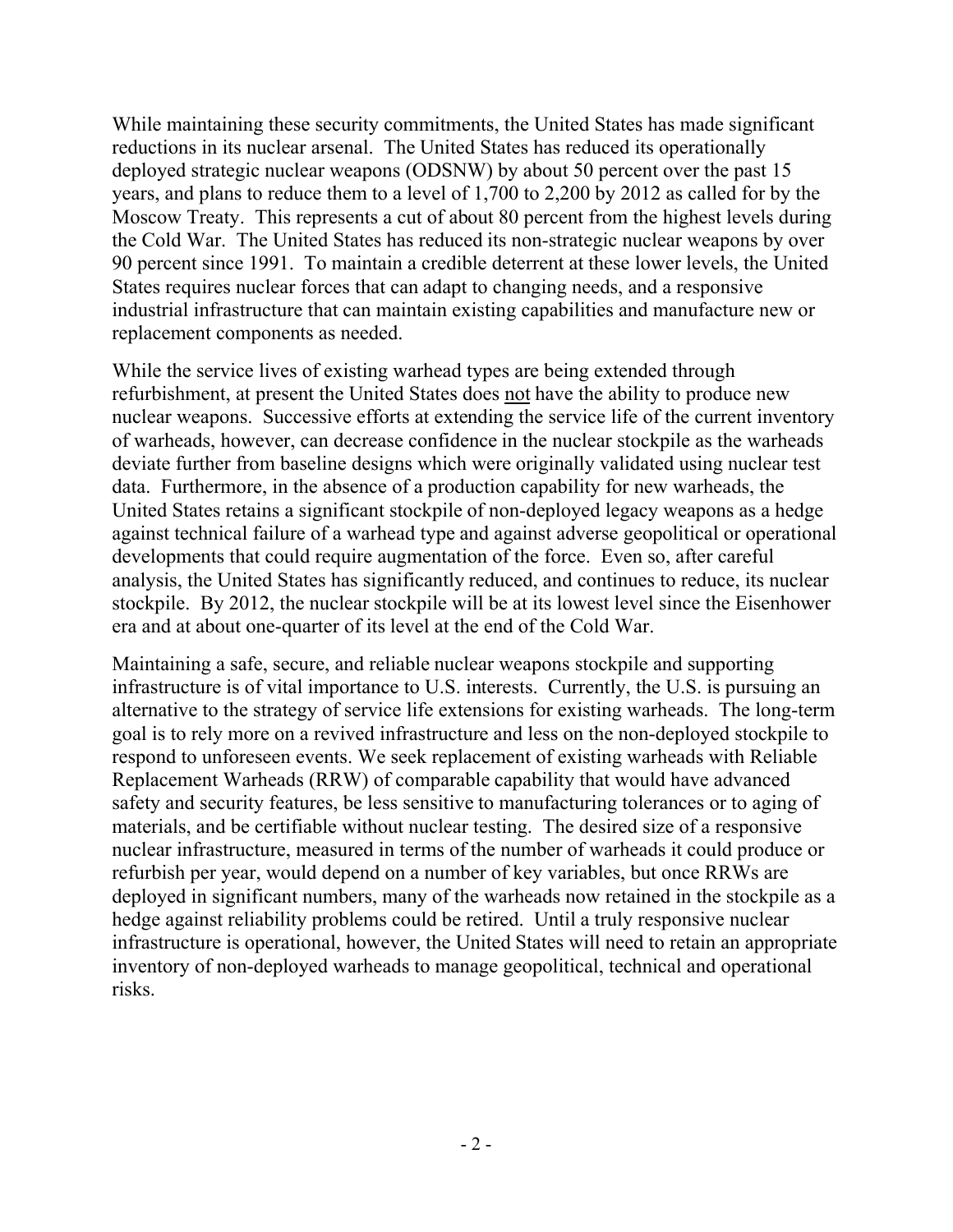#### **Does the United States Still Need Nuclear Weapons?**

The world has changed a great deal in the last decade and a half. The Cold War stand-off with the Soviet Union is over, and Russia is no longer an ideological adversary. The United States has made historic reductions in its operationally deployed strategic nuclear forces and plans to reduce them to a level of 1,700 to 2,200 by 2012, as called for by the Moscow Treaty. The U.S. has also greatly reduced its non-strategic nuclear forces and the total nuclear warhead stockpile. These significant nuclear reductions are fully warranted in the new security environment.

The United States continues to maintain nuclear forces for two fundamental reasons. First, the international security environment remains dangerous and unpredictable, and has grown more complicated since the dissolution of the Soviet Union. Political intentions can change overnight and technical surprises can be expected. Second, nuclear weapons continue to play unique roles in supporting U.S. national security.Although not suited for every  $21<sup>st</sup>$  century challenge, nuclear weapons remain an essential element in modern strategy.

To meet the needs of this more complex security environment, the 2001 Nuclear Posture Review envisioned a more flexible New Triad that consists of: strike systems (nuclear, non-nuclear, and non-kinetic); defenses (both active and passive); and a responsive infrastructure; all supported by robust planning, intelligence and command and control capabilities. New strategic capabilities, including long-range, precision conventional strike and improved ballistic missile defenses, will be developed and fielded over the coming decade. These future offensive and defensive capabilities will increase the options available to national leaders to address a broader range of potential contingencies and will mitigate risks associated with significant nuclear reductions.

Within this more flexible portfolio, nuclear weapons are less prominent, but the roles they play continue to be vital. The policies of successive U.S. administrations have shown a marked continuity in the purposes assigned to nuclear forces. U.S. nuclear forces have served, and continue to serve, to: 1) deter acts of aggression involving nuclear weapons or other weapons of mass destruction; 2) help deter, in concert with general-purpose forces, major conventional attacks; and 3) support deterrence by holding at risk key targets that cannot be threatened effectively by non-nuclear weapons. Because of their immense destructive power, nuclear weapons, as recognized in the 2006 National Security Strategy, deter in a way that simply cannot be duplicated by other weapons.

From the beginning, the U.S. nuclear arsenal has defended not only the United States and its military forces, but also, and importantly, U.S. allies in Europe, Asia, and elsewhere. The role nuclear forces play in the deterrence of attack against allies remains an essential instrument of U.S. nonproliferation policy by significantly reducing the incentives of a number of allied countries to acquire nuclear weapons of their own. Nuclear forces continue to be a key element in U.S. alliances with other countries, for example, NATO allies, Japan, South Korea, and Australia. In general, U.S. nuclear forces act as a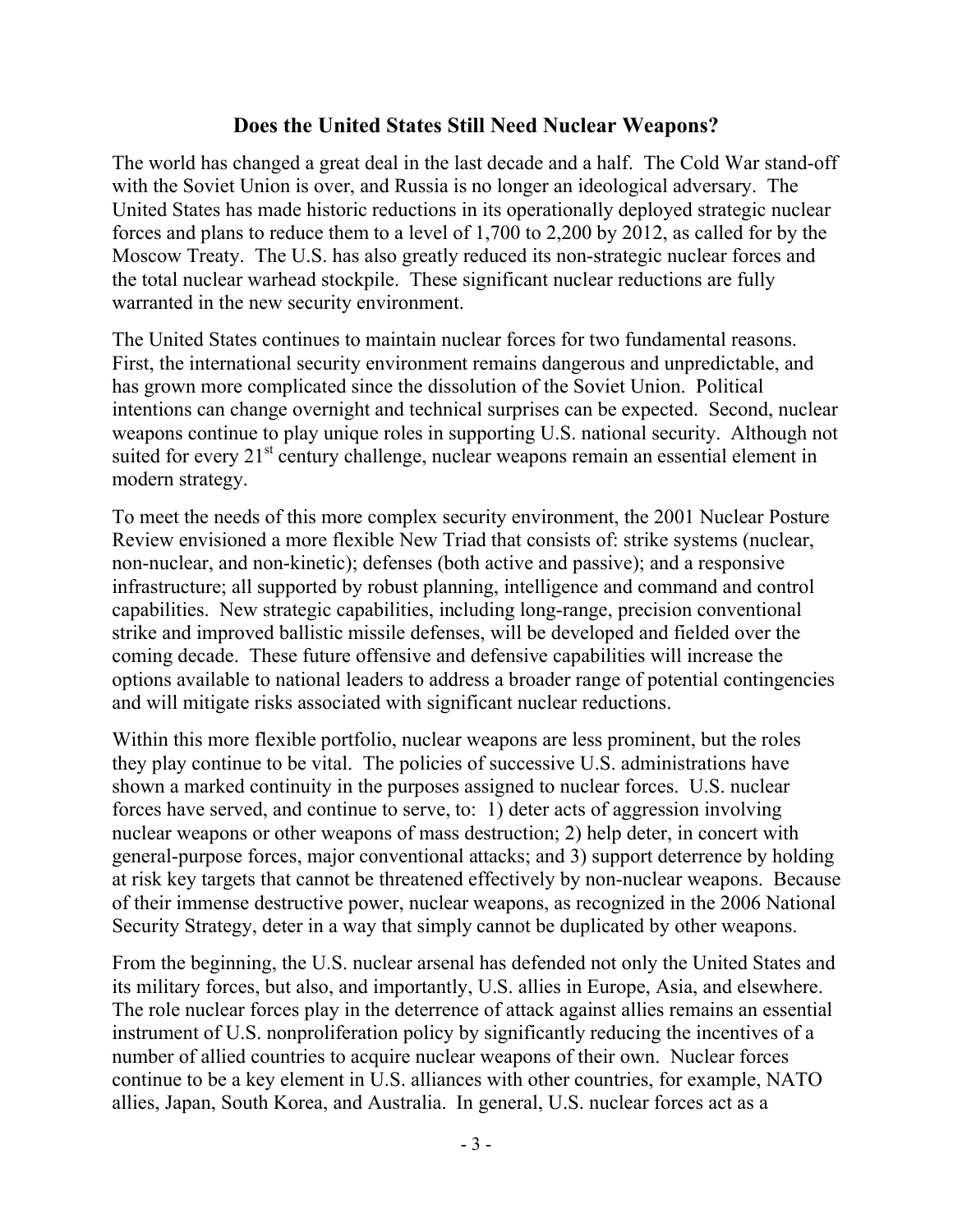counterbalance to the military capabilities of hostile states that endanger international order.

The United States has made great strides in developing and deploying both very advanced conventional weapon systems and missile defenses. However, nuclear weapons possess unique attributes and make unique contributions to national security. They continue to have an important deterrent effect on nations that have or that seek to acquire weapons of mass destruction to offset U.S. conventional superiority. Against many targets, U.S. nuclear weapons have a lethality that cannot be matched by non-nuclear munitions. Both advanced conventional weapons and missile defenses can enhance deterrence, but the ability to deter certain threats rests ultimately and fundamentally on the availability and continued effectiveness of U.S. nuclear forces. The United States will need to maintain a nuclear force, though smaller and less prominent than in the past, for the foreseeable future.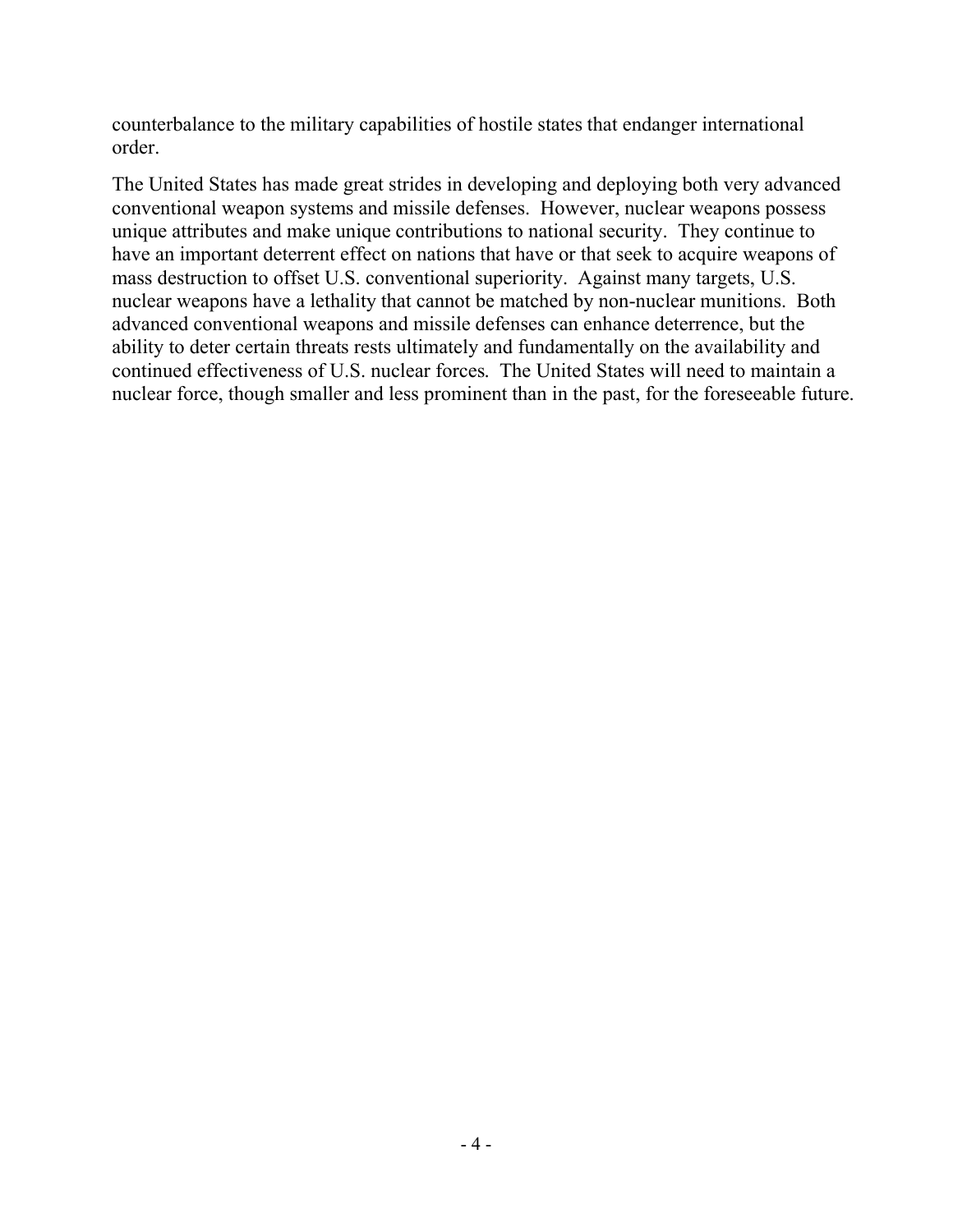# **The Emerging Security Environment**

Although trends in the security environment are uneven, we live in a complicated, unpredictable, and dangerous world. Challenges that the United States may confront in the decades ahead include:

- ! **States of Concern**: States that either have or seek weapons of mass destruction and the means to deliver them and whose behavior is outside of international norms;
- ! **Violent Extremists and Non-State Actors**: Non-state organizations that are motivated by goals and values at odds with our values, and that resort to violent means to further their goals; some seek WMD and the means to deliver them; and
- ! **Major Existing Nuclear States Outside of NATO**: China and Russia are each modernizing their nuclear capabilities; the future political direction of each remains uncertain.

#### **States of Concern**

Ongoing efforts of certain nation-states to develop weapons of mass destruction and delivery systems constitute a major threat to the United States, its deployed forces, and its allies and friends. North Korea's nuclear test of October 2006 and its declared acquisition of nuclear weapons, coupled with its development of long-range missiles, are of great concern. North Korea, Iran, and others are also of particular concern because of their past record transferring sensitive weapons technology to others.

The illicit pursuit of nuclear weapon programs by North Korea and Iran jeopardizes the global nonproliferation regime and threatens regional stability. Both North Korea and Iran have violated their nuclear safeguards obligations under the Nuclear Nonproliferation Treaty regime. Both North Korea and Iran may possess WMD capabilities other than nuclear weapons.

As a result of the Six-Party Talks, North Korea has provided a declaration of its nuclear programs and has agreed to disable them. The United States welcomes such steps, but North Korean declarations must be verified as accurate and their actions must lead to full denuclearization. The United States seeks North Korea's return to full compliance with the NPT as a non-nuclear weapons state. Iran continues to pursue nuclear enrichment capabilities in defiance of the United Nations Security Council. It appears that Iran is keeping its nuclear weapons options open while not disclosing its past weapons work to the International Atomic Energy Agency (IAEA), and not allowing IAEA inspectors to verify that those activities have stopped. Iran is also developing increasingly longerrange missiles as witnessed by the recent launch of a Space Launch Vehicle/Intermediate Range Ballistic Missile (IRBM), and procuring substantial numbers of short- and medium-range ballistic missiles. Iran's leaders have made numerous threats to destroy regional friends of the United States, have made direct threats against the United States,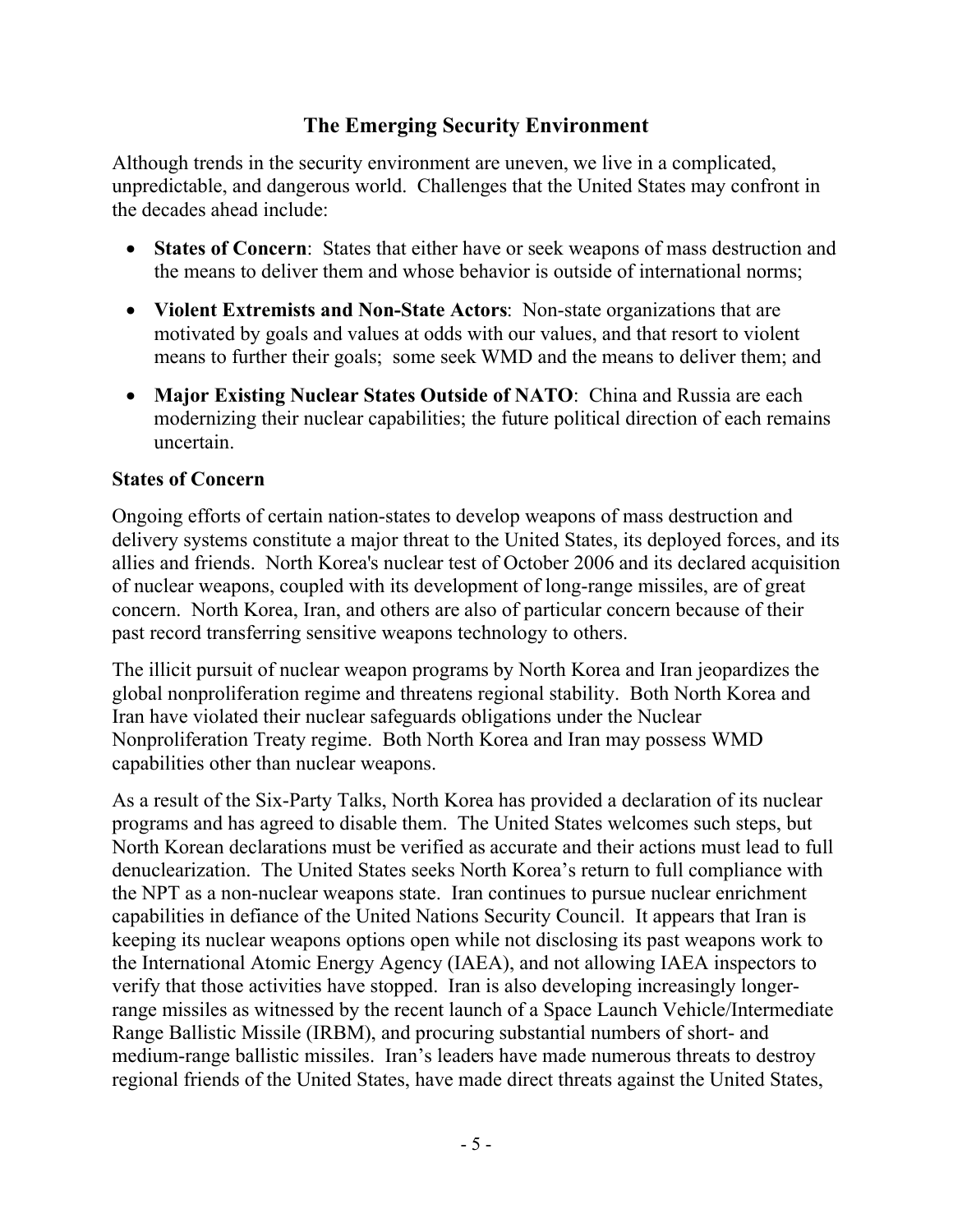and continue to pursue policies that are hostile to U.S. interests and jeopardize regional security.

Other states are assessed to possess chemical and biological weapon development programs and some have demonstrated a willingness to support terrorist groups and to transfer weapons to those groups. Deterring the transfer of WMD to violent extremists and their facilitators is one of the most demanding and highest priority goals for the United States.

The United States must also be concerned about the prospect for shifts in the alignment among states of concern. If significant changes occur, adjustments to U.S. deterrent capabilities may be warranted.

#### **Violent Extremists and Non-State Actors**

The United States and its allies face a threat from violent extremists and other non-state actors. Some of the most serious non-state actors receive support from states that seek to use extremists and non-state actors as proxies. For example, the terrorist threat from Hezbollah is backed by Iran and Syria. $^2$  Some violent extremist groups seek WMD for use in their acts of terrorism. U.S. policy is to hold state sponsors of terrorism accountable for the actions of their proxies.

# **Major Existing Nuclear States Outside of NATO**

#### **China**

The Department of Defense (DoD) 2006 Quadrennial Defense Review (QDR) states: "U.S. policy remains focused on encouraging China to play a constructive, peaceful role in the Asia-Pacific region and to serve as a partner in addressing common security challenges, including terrorism, proliferation, narcotics, and piracy." The QDR also notes, when looking forward, that "China has the greatest potential to compete militarily with the United States and field disruptive technologies that could, over time, offset traditional U.S. military advantages."

China's long-term, comprehensive transformation of its military forces is improving its capabilities for force projection and anti-access/area denial operations. China's near-term focus on preparing for contingencies in the Taiwan Strait, including the possibility of U.S. intervention, is an important driver of its modernization. However, China's expanding military capabilities also affect East Asian military balances. Improvements in China's strategic capabilities have implications beyond the Asia-Pacific region.

China has had a fully functional and operating nuclear weapons infrastructure for over thirty years and is the only major nuclear power that is expanding the size of its nuclear arsenal. It is qualitatively and quantitatively modernizing its nuclear forces, developing and deploying new classes of missiles, upgrading older missile systems, and developing

<sup>&</sup>lt;sup>2</sup> Testimony by the Director of National Intelligence to the Senate Armed Services Committee on February 27, 2007.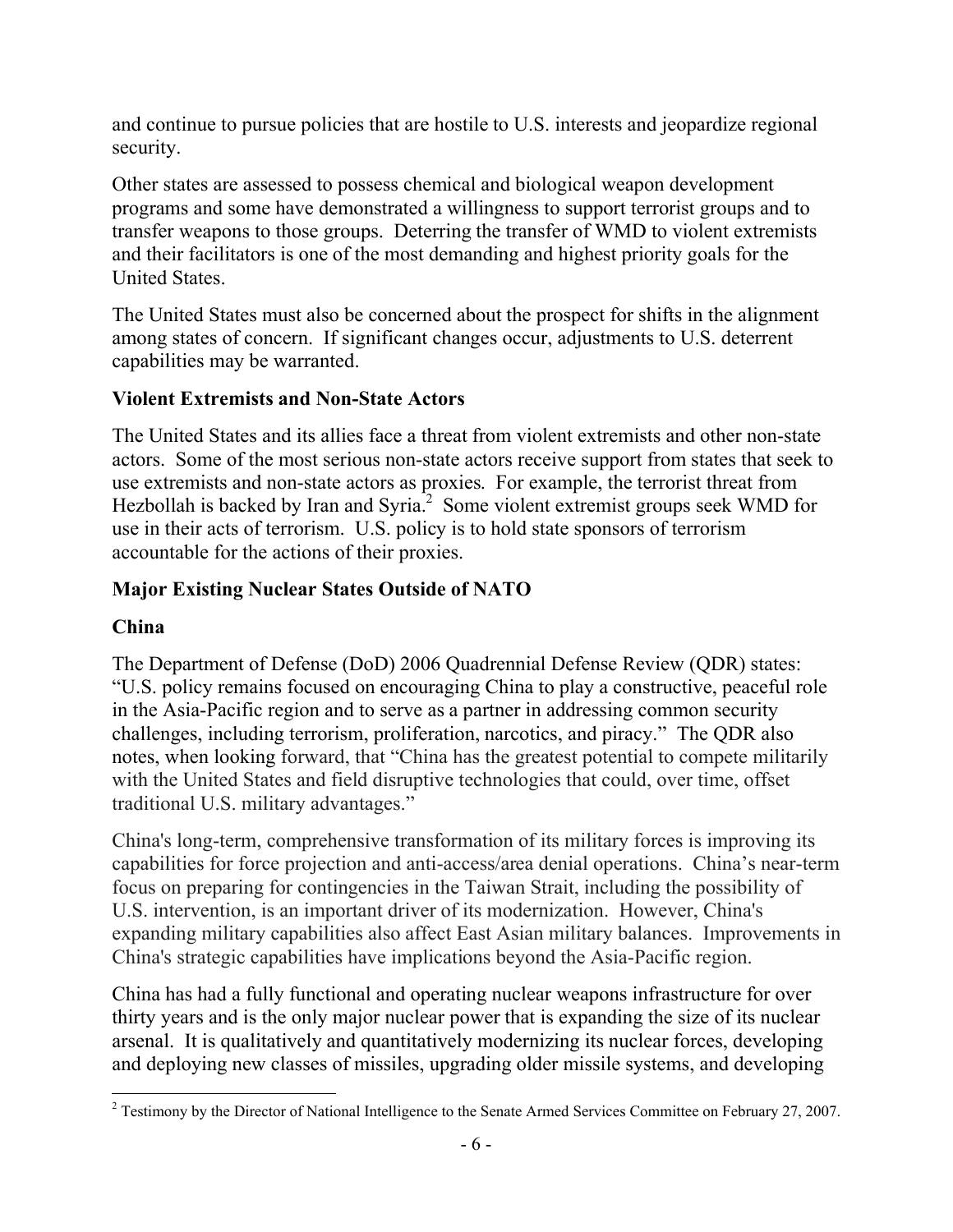methods to counter ballistic missile defenses. Improvements in China's nuclear forces complement advances in conventional strike capabilities, including the development of advanced cruise missiles, medium-range ballistic missiles, and anti-ship ballistic missiles. China's January 2007 successful test of a direct-ascent, anti-satellite weapon suggests it seeks to expand beyond traditional concepts of anti-access/area denial in the land, air, and sea dimensions of the battlefield into space and cyber-space.

China has a variety of short-, medium- and long-range ballistic missiles deployed or in development, suggesting a level of commitment and confidence in this particular area of advanced military technology as well as an ability to deploy multiple ballistic missile systems with overlapping missions. China's nuclear-capable ballistic missiles include:

- the CSS-5 Mod 1 (DF-21) and CSS-5 Mod 2 (DF-21A) medium range ballistic missiles (MRBMs);
- the CSS-5 based JL-1 submarine-launched ballistic missiles (SLBM);
- a developmental JL-2 SLBM to be deployed aboard a new class of SSBN, the Type 094;
- $\bullet$  the CSS-2 (DF-3A) IRBM; and
- CSS-3 (DF-4), CSS-4 Mod 2 (DF-5A), CSS-10 Mod 1 (DF-31), and CSS-10 Mod 2 (DF-31A) intercontinental ballistic missiles (ICBMs).

The United States continues to encourage China to increase openness and to be more transparent about its motivations, decision-making, key conventional and nuclear capabilities, and strategic intentions. The U.S.-China Dialogue on Nuclear Policy and Strategy and the U.S.-China Security Dialogue are important mechanisms to build greater understanding and reduce the risk of miscommunication and miscalculation.

# **Russia**

The United States is engaging Russia in important areas of common interest (e.g., counter-terrorism, nuclear security and nonproliferation), and does not consider Russia to be an adversary. However, despite diligent U.S. efforts to improve relations with Moscow, Russia's transition to a more democratic state with a less confrontational, more cooperative foreign policy has seen recent setbacks. Greatly assisted by profits from its oil and natural gas resources, Russia continues to modernize its strategic nuclear forces. Russia's current nuclear modernization includes:

- ! a new road-mobile and silo-based *Topol-M* (SS-27) ICBM;
- a new SS-27 derivative with a Multiple Independently-targetable Re-entry Vehicle (MIRV) payload the Russians call the RS-24,
- a new *Bulava* (SS-30) SLBM;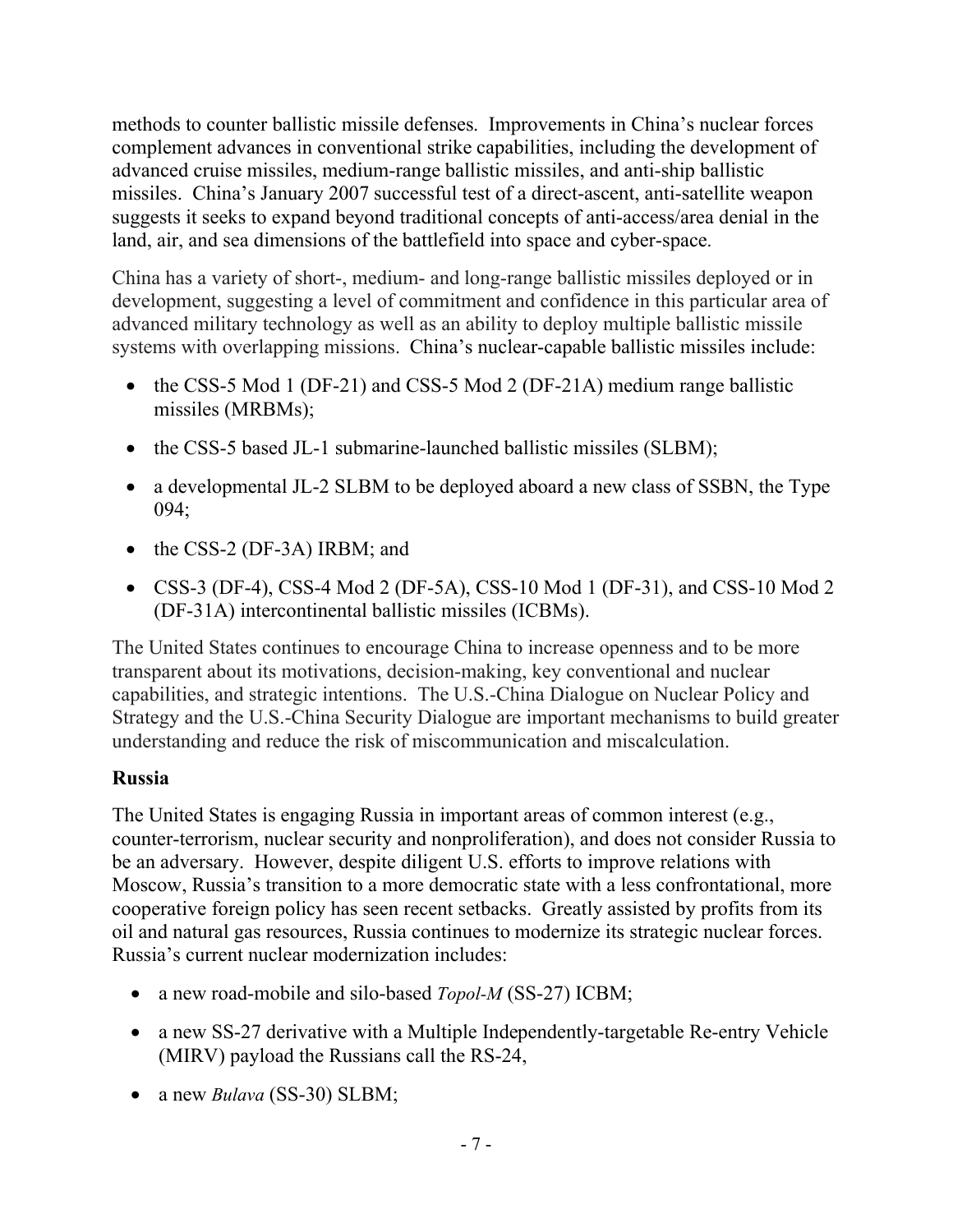- ! a new *Borey*-class Ballistic Missile Submarine (SSBN);
- $\bullet$  a new long-range strategic nuclear cruise missile designated the KH-102;
- modernization of *Blackjack* (Tu-160) heavy bombers;
- increased training for nuclear operations in all military branches; and
- upgraded nuclear weapons storage sites.

In addition, and quite unlike the United States, Russia maintains a fully functional nuclear weapons design, development, test and manufacturing infrastructure capable of producing significant quantities of nuclear warheads per year.

For a variety of reasons, Russia has explicitly placed increased emphasis on nuclear weapons in its national security policy and military doctrine, and has re-incorporated theater nuclear options into its military planning.

Even as the United States and its allies work to engage Russia cooperatively, and to promote greater transparency and predictability with respect to nuclear forces and other military capabilities, considerable uncertainty remains about Russia's future course. Recent statements by former President Putin have highlighted Russia's nuclear modernization program and operational readiness (e.g., the resumption of Russian longrange bomber patrols near U.S. and allied territories). Former President Putin's statements, together with Russia's across-the-board modernization of its strategic capabilities, increase concern regarding Russia's intentions. Russia has also threatened to target possible future U.S. ballistic missile defense sites in Eastern Europe. In light of these uncertainties, maintaining a nuclear force second to none, consistent with the Moscow Treaty, remains a prudent approach. For the same reasons, continuing U.S. security commitments to NATO and other allies –including the commitment of U.S. nuclear capabilities– remain vital.

# **Conclusions**

Nothing in the developments highlighted above suggest that U.S. nuclear weapons are no longer needed. Russia and China continue to attach great significance to their nuclear forces and their modernization. Regional dynamics lead other nations, such as India and Pakistan, to attach a similar significance to their nuclear forces. Nuclear programs in Iran and North Korea and further proliferation of nuclear weapons and technology remain a serious concern. Nuclear design knowledge has proliferated significantly over the last 60 years and cannot be reversed. These proliferation concerns were dramatically validated by the discovery early this decade of the wide-reaching proliferation network run by A.Q. Khan. The United States cannot afford to ignore these realities or the prospect that the future may hold similar risks. These trends clearly indicate the continuing relevance of nuclear weapons, both today and in the foreseeable future, and the need to maintain a viable U.S. nuclear capability well into the  $21<sup>st</sup>$  century.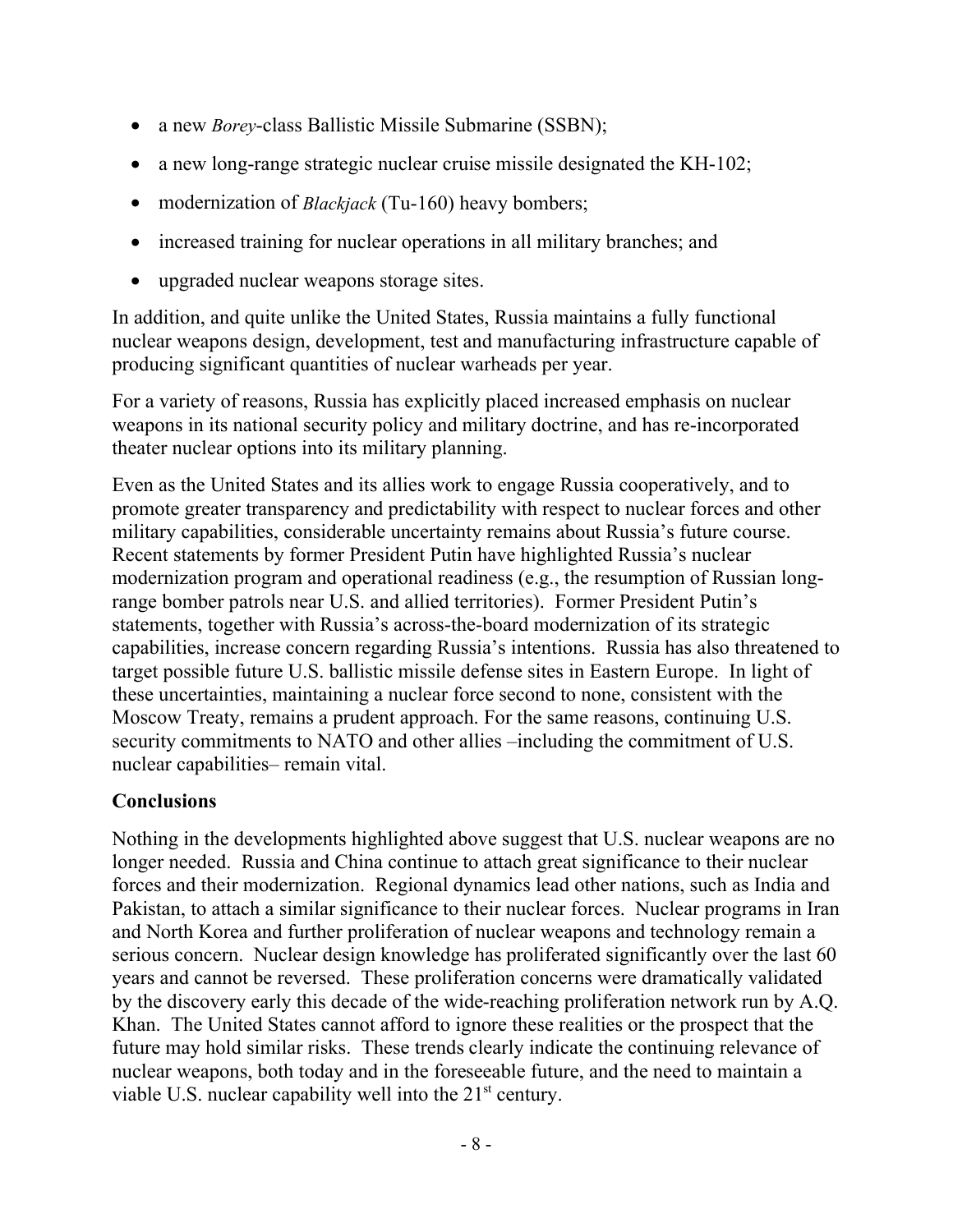### **Responses of U.S. Allies to the New Security Environment**

Both the United Kingdom and France have each made sober assessments of the risks and uncertainties in the new security environment, and each has reached similar conclusions regarding these facts and trends. Both have made decisions to maintain their nuclear forces and infrastructure well into this century to guard against the challenges ahead.

The **United Kingdom** (U.K.) is committed to retaining an independent nuclear deterrent, as former Prime Minister Tony Blair said, "as an essential part of our insurance against the uncertainties and risks of the future.<sup>33</sup> As a result of decisions taken by the U.K. Government in late 2006, and endorsed by the U.K. Parliament in March 2007, the U.K. will develop a new generation SSBN to replace the current Vanguard-class submarine from the mid 2020s. The U.K. is also participating in the life extension program for the U.S. Navy's Trident II D-5 SLBM, and is undertaking a review of the optimum life of its current warhead stockpile and analysis of the range of replacement options that might be available. It has a program of investment in sustaining capabilities to ensure it can maintain its existing warhead type for as long as necessary and develop a replacement should that be required. These measures will enable the U.K. to sustain a nuclear deterrent force well into the future.

**France** has also committed to maintaining a modern nuclear force. In 1996 former French President Chirac announced a portfolio of reforms for a new defense strategy. France is implementing these announced initiatives. Recently, President Sarkozy reaffirmed in the French White Paper on Defense and National Security that "nuclear deterrence remains an essential concept of national security. The sole purpose of the nuclear deterrent is to prevent any state-originating aggression against the vital interests of the nation wherever it may come from and in whatever shape or form."<sup>4</sup> In support of this policy, France is committed to the modernization of its sea-based ballistic missile force and nuclear-capable combat aircraft. France is also committed to sustaining its nuclear infrastructure. France maintains a fully functional and active nuclear warhead design and production infrastructure that supports a nuclear force comprised of SLBMs and air-launched missiles. Currently, France is developing:

- ! a new *Triomphant-*class SSBN to be deployed in 2010;
- a new SLBM  $(M-51)$  to be deployed in 2010;
- a new air-to-ground missile (ASMPA) to be deployed in  $\sim$ 2009; and
- $\bullet$  new warheads for both their SLBMs and air-to-ground missiles.<sup>5</sup>

 $\overline{a}$ 

<sup>&</sup>lt;sup>3</sup> *The Future of the United Kingdom's Nuclear Deterrence,* HMSO: London, 2006, page 5.<br><sup>4</sup> *The French White Paper on Defense and National Security*, Presidence de la Republique: Paris, 2008, page 2.

<sup>&</sup>lt;sup>5</sup> France designs and fields two new nuclear warhead designs approximately every decade.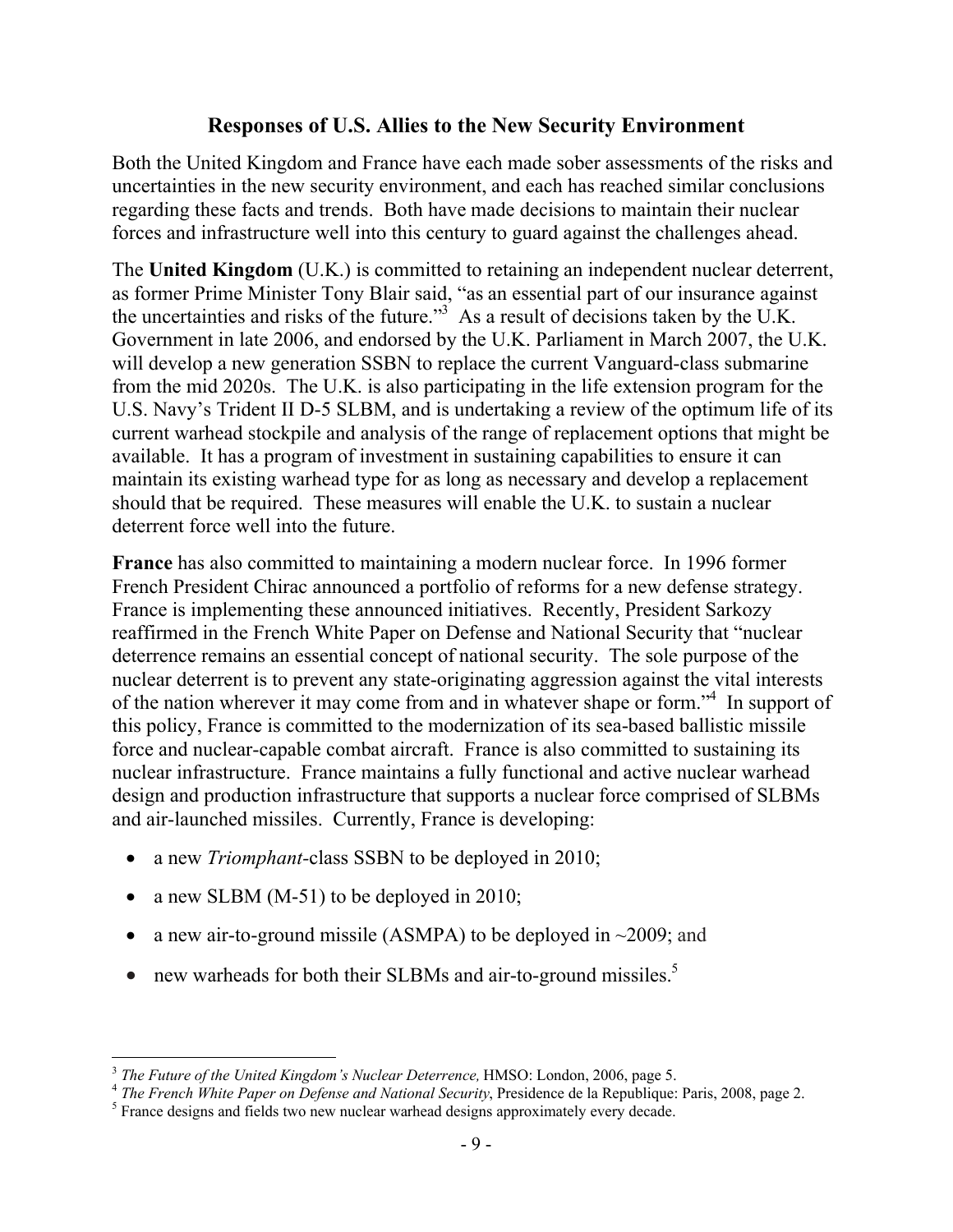### **Sizing the U.S. Force: Political and Military Considerations**

The U.S. nuclear force structure is sized in light of the current and future global security environment and by the broad policy goals U.S. nuclear forces are expected to support. Analysis of the factors described below resulted in the conclusion that a force of 1,700 to 2,200 operationally deployed strategic nuclear warheads is sufficient to meet U.S. strategic requirements. The United States currently plans on achieving such a force by 2012, consistent with U.S. obligations under the Moscow Treaty of 2002.<sup>6</sup> This represents a reduction of about 80 percent from the highest levels of ODSNW during the Cold War. The United States already has reduced its ODSNW by about 50 percent over the past 15 years. In addition, the United States has reduced its non-strategic nuclear weapons by 90 percent since 1991. Thus, while maintaining its security obligations, the United States has also been at the forefront of meeting the obligations of Article VI of the Nonproliferation Treaty.

The force sizing methodology used during the Cold War was based primarily on targeting needs associated with the prospect of a strategic conflict with the Soviet Union. Today, however, the criteria for force sizing are no longer based on the size of Russian forces and the cumulative targeting requirements for nuclear strike plans. Instead, the size of the U.S. nuclear force is now based on the ability of the operationally deployed force, the force structure, and the supporting nuclear infrastructure to meet a spectrum of political and military goals. These considerations reflect the view that the political effects of U.S. strategic forces, particularly with respect to both central strategic deterrence and extended deterrence, are key to the full range of requirements for these forces and that those broader goals are not reflected fully by military targeting requirements alone.

Furthermore, significant changes in the global security environment can occur rapidly. Today's force posture includes land- and sea-based ballistic missiles and long-range bombers to provide national leaders the means to respond in a timely manner to future, and as yet unforeseen, adverse geopolitical, operational and technical developments.

Finally, contemporary force sizing is guided by the fact that the DoD infrastructure for strategic forces and the National Nuclear Security Administration (NNSA) nuclear warhead production infrastructure, even if both are fully functional, may not be capable of responding as rapidly as needed to some kinds of unforeseen operational or technical problems, or to address adverse changes in the geopolitical environment. A responsive infrastructure and a modern stockpile are needed to provide a cushion or hedge against such contingencies.

Much of the current force sizing logic was developed during the 2001 Nuclear Posture Review (NPR), and the logic remains valid and compelling. It is also important to

 $\overline{a}$ <sup>6</sup> Periodic reviews are conducted to monitor both political and technical developments that could affect U.S. force sizing and the pace and scale of U.S. nuclear reductions. This or future administrations could adjust planned U.S. force levels.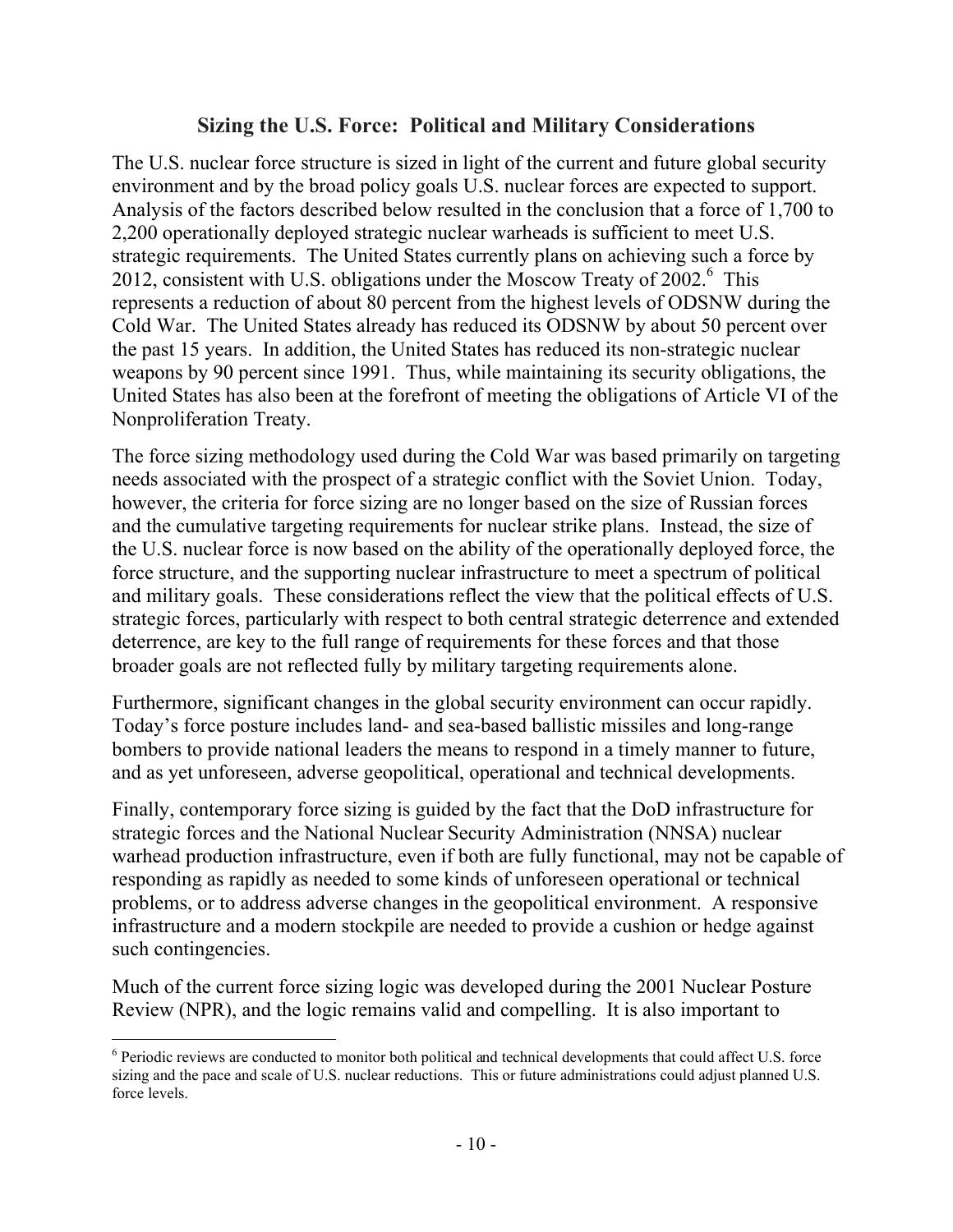acknowledge that the NPR, in turn, built upon earlier concepts developed in the administrations of Presidents William J. Clinton and George H.W. Bush. For example, the START II Treaty (which never entered into force) pioneered the notion of planning for a strategic nuclear force posture within a specified range (3,000 - 3,500 accountable warheads), while the START III treaty proposed during the Clinton Administration aimed at the goal of 2,000 - 2,500 warheads. In the 1994 Nuclear Posture Review, the Clinton Administration also developed the "lead and hedge" strategy as a way to reduce the size of the deployed strategic nuclear force while also ensuring that the United States would be able to respond to future challenges that could be more stressing than estimated at that time. As such, the United States would take a "lead" role in nuclear reductions, but would "hedge" against adverse trends by retaining a significant number of non-deployed nuclear warheads that could be redeployed, if warranted, and a force structure capable of uploading and employing those warheads, if needed. The strategy the United States follows today is an extension of the approach first adopted in the 1990s and a testament to the continuing strength of these ideas.

#### **Assurance, Dissuasion, Deterrence, and Defeat**

U.S. nuclear forces support the defense goals of assuring allies and friends, dissuading nations from military competition with the United States, deterring adversaries from attacking the United States and its allies, and, if necessary, defeating those who attack us. The United States seeks to:

- ! **Assure allies** that U.S. security commitments remain valid and that the U.S. force posture is sufficient and appropriate for plausible scenarios of concern.
	- o U.S. extended nuclear deterrence commitments to allies have been essential to the success of U.S. alliances. For example, the U.S. nuclear deterrent has been, and remains, the cornerstone of NATO's collective security. Allied participation in NATO's nuclear responsibilities and decision making have played a major role in assuring NATO members of the reality of the U.S. commitment to the common defense. In Asia, the U.S. nuclear commitment to the security of allies and friends has also played a significant role in mutual defense efforts.
	- o Despite the best efforts of the U.S. and others, the proliferation of weapons of mass destruction (WMD) continues. The United States must ensure that its allies around the world continue to judge U.S. strategic capabilities to be credible and sufficient to guarantee their security. In the absence of allied confidence in U.S. capabilities and commitments, these states could feel compelled to acquire nuclear weapons of their own. Thus, maintaining continued allied confidence in the U.S. extended nuclear deterrent is an essential element of U.S. nuclear nonproliferation policy.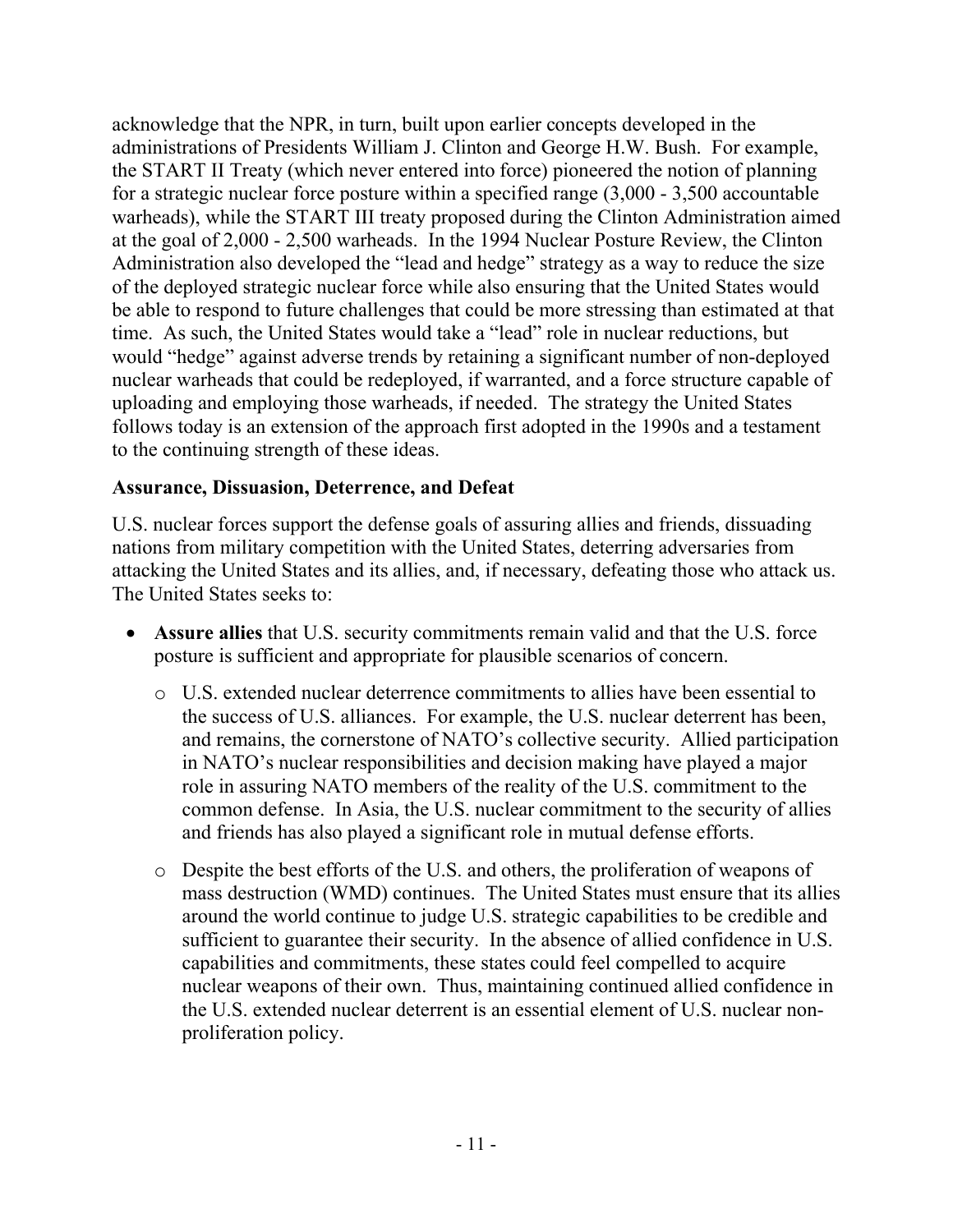- o Assurance of allies also requires that U.S. nuclear forces are not perceived as inferior or at an overall disadvantage when compared to the capabilities of other nuclear powers. The maintenance of 1,700 to 2,200 operationally deployed U.S. strategic nuclear warheads is an important part of this perception. Beyond its strategic capabilities, the United States also assures allies and friends through its effective conventional forces, missile defenses, and non-strategic nuclear forces that can be forward deployed, as appropriate.
- ! **Dissuade adversaries and potential adversaries** from developing threatening capabilities (including engaging in a nuclear arms competition with the United States).
	- o This goal, which has endured since the 1960s, includes shaping military competition in ways favorable to the United States that also complicate military planning for potential opponents. The planned U.S. nuclear force in 2012 will support dissuasion goals by retaining a sufficient margin over countries with expanding nuclear arsenals to discourage their leaders from initiating a nuclear arms competition, while encouraging them to pursue more modest and less confrontational strategies.
- ! **Dissuade any potential near-peers** from military competition**.** Nuclear weapons are important in dissuading any potential near-peer competitor from realizing possible advantages from the acquisition of counterforce nuclear capabilities. The 1,700 to 2,200 ODSNW the United States is planning to deploy in 2012 provides a sufficient capability such that the costs of a direct nuclear competition with the United States would be very high.
	- o The U.S. must also consider the potential of a robust industrial base, and growing economic power, to support the strategic objectives of a potential nearpeer competitor. Maintaining 1,700 to 2,200 U.S. ODSNW also provides substantial warning and response time should any potential near-peer competitor aggressively seek to achieve nuclear parity with, or superiority over, the United States. U.S. leaders would have opportunity to respond with a combination of diplomatic and force posture initiatives should it become necessary. Finally, maintaining a credible deterrent assures U.S. allies that might otherwise develop independent nuclear arsenals in response to a near-peer's military modernization and expansion.
	- o The United States seeks friendly constructive relations with all nations. However, should a potential near-peer competitor rebuff U.S. efforts to develop a constructive relationship, the United States could reverse the direction of its nuclear reductions and reconstitute elements of its nuclear forces. Reversing the reductions would take significant time, but for the mid-term, this would be significantly less costly and take much less time than building new systems and warheads.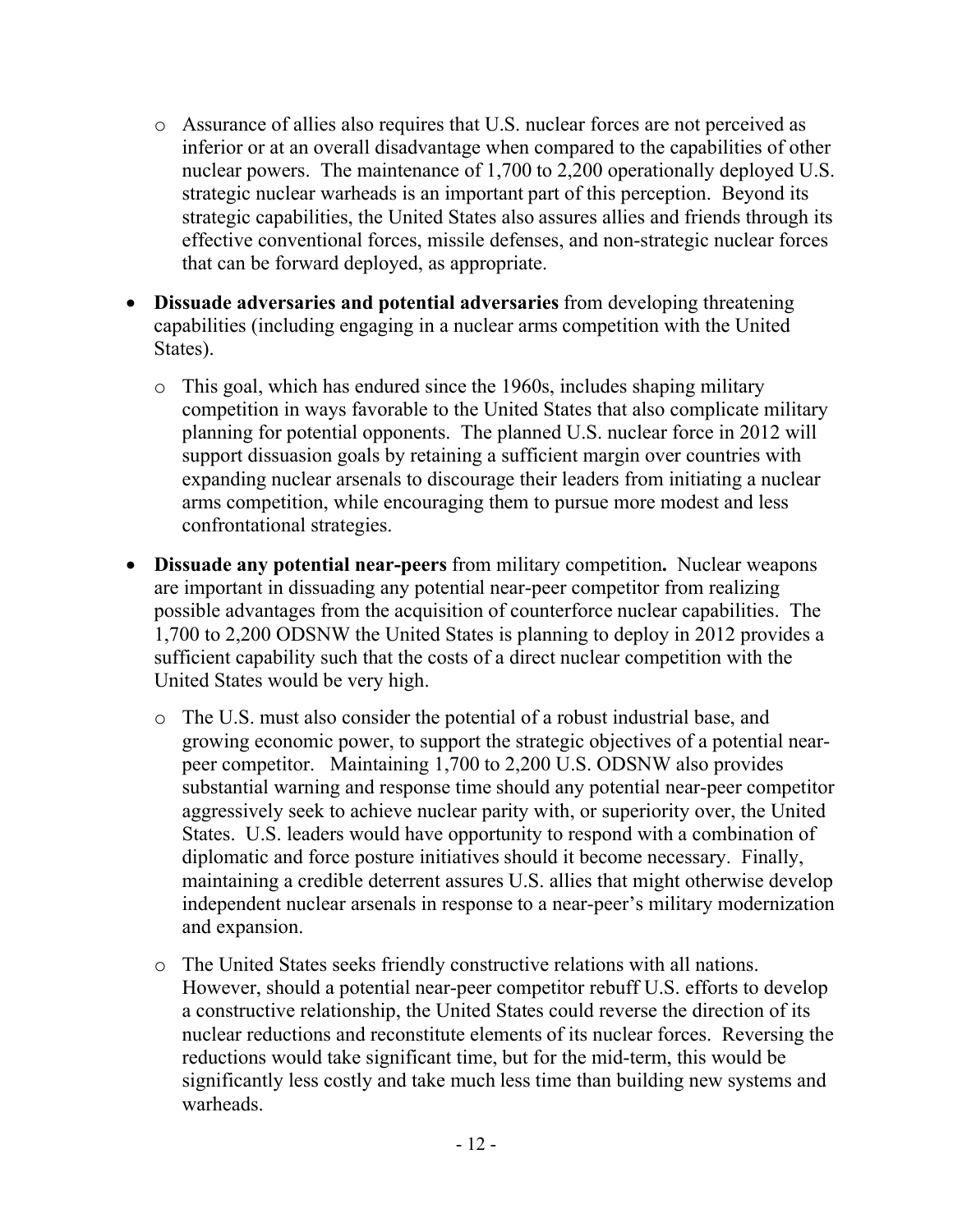! **Deter adversaries** from aggression, especially deterring the use or threatened use of nuclear weapons or other WMD against the United States, its deployed forces, allies and friends. The U.S. nuclear force must be of sufficient size and possess a wide range of capabilities to provide credible threat options to deter existing and future WMD-armed adversaries. Strategic capabilities—the nuclear force, along with nonnuclear offensive capabilities and defenses—need to provide a wide range of offensive and defensive options for national leaders to respond effectively and appropriately to any level of aggression directed against the United States, its allies or friends.

 Estimates of the **deterrence and defeat** requirement for WMD-armed adversaries take into consideration several factors:

- o The decades-old, highly integrated operational plan for strategic nuclear forces—the Single Integrated Operations Plan (SIOP) —was replaced in 2003 with a plan that provides smaller, more flexible targeting options.7
- o Strategic nuclear warheads available on a day-to-day basis provide a spectrum of targeting options for consideration during rapidly developing, high-stakes contingencies. This force, much smaller than the 1,700 to 2,200 ODSNW, and routinely deployed and responsive to orders only from the President, serves immediate deterrence and defeat goals.
- o However, should unexpected developments pose a more imminent threat, the projected day-to-day alert force could be increased relatively quickly (a few weeks to months) up to the baseline 1,700 to 2,200 ODSNW. This could entail bringing bombers to an alert status or placing additional strategic submarines at sea. Such actions could be needed in response to an unexpected contingency, e.g., the emergence of a new WMD-armed adversary, or severe deterioration in a U.S. nearpeer relationship resulting in a return to hostile confrontation and nuclear threats.<sup>8</sup>

#### **Responsive Capability**

 $\overline{a}$ 

The United States must also have the means to respond to dramatic adverse developments that can reduce the effectiveness of the U.S. nuclear arsenal. Therefore, the United States requires a responsive industrial infrastructure to maintain existing capabilities and manufacture new or replacement components, as needed. Until a truly responsive nuclear infrastructure is operational, the United States will need to retain an appropriate inventory

 $<sup>7</sup>$  The 2001 Nuclear Posture Review stated that "[t]he United States no longer plans, sizes or sustains its forces as</sup> though Russia presented merely a smaller version of the threat posed by the former Soviet Union [but] shifts planning for America's strategic forces from the threat-based approach of the Cold War to a capabilities-based approach." p. ii.

 $\delta$ <sup>7</sup>The number and types of nuclear force capabilities needed to deter a specific adversary in a particular circumstance may differ significantly from those the President might decide to employ to defeat that adversary. However, during force sizing decisions for the NPR, DoD leaders judged the force sizing criteria for deterrence and defeat to be comparable.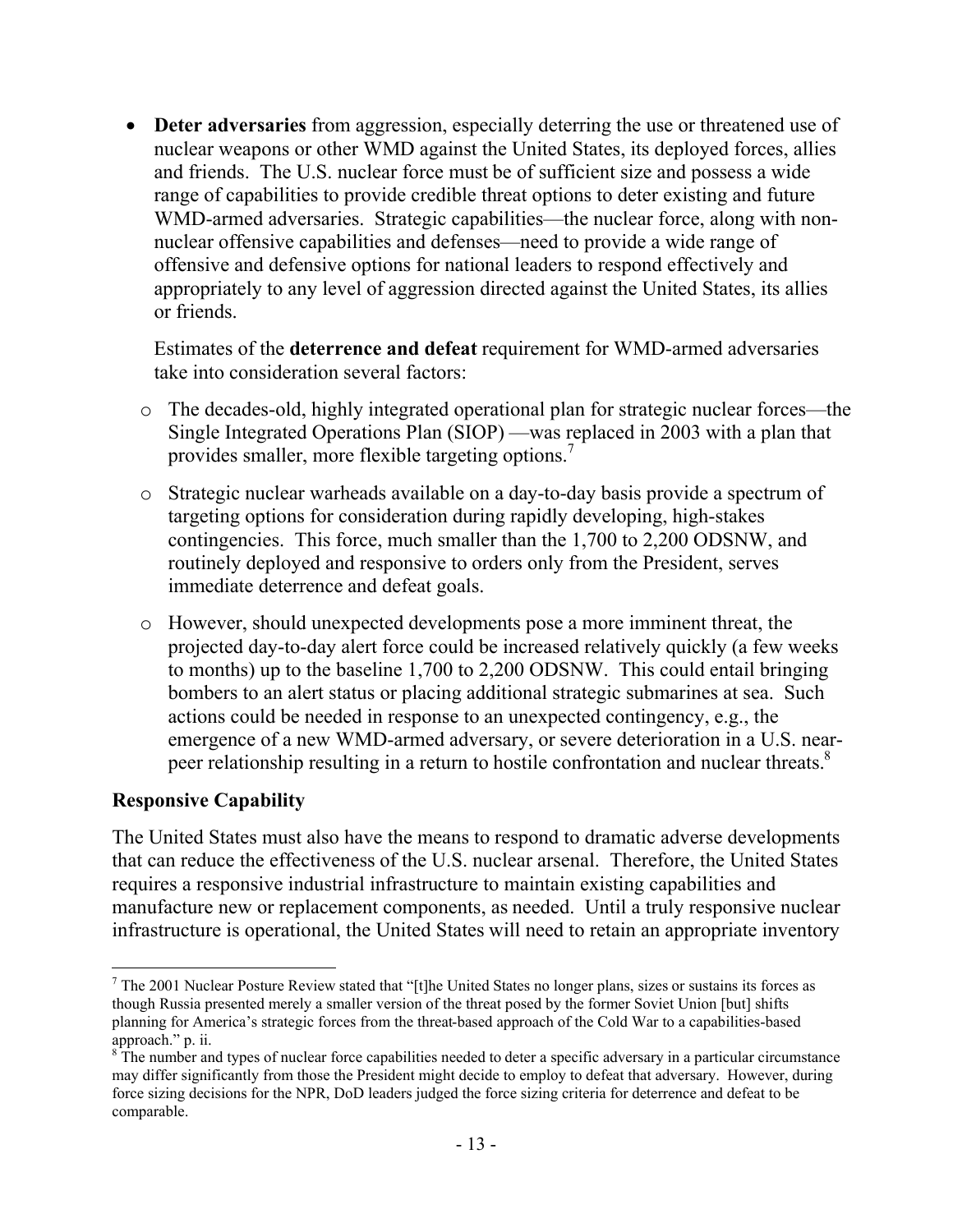of non-deployed warheads to manage geopolitical, technical and operational risks.

The United States must also retain sufficient force structure to enable the deployment of additional warheads for the most stressing, plausible challenges ahead. Such stressing challenges could include growing, resurgent or recidivist military powers. Significant increases to respond to such developments would take a few years, at a minimum.

The goal of maintaining a strategic force structure that would be flexible enough to support reconstitution to support U.S. assurance, dissuasion, deterrence, and defeat objectives, even under stressing circumstances, helped establish the basic parameters for U.S. force sizing. Even in light of the limited ability of the existing infrastructure to replace nuclear offensive capabilities, specific adjustments to the strategic nuclear force structure have been considered to be prudent:

- Some elements of the START-compliant force have been retired (e.g., all 50) Peacekeeper ICBMs and 50 Minuteman III ICBMs);
- Consistent with the increased emphasis on advanced non-nuclear strike capabilities, some force elements have been reconfigured for conventional force roles (e.g., four SSBNs were converted to guided missile submarines (SSGNs) and the entire B-1 bomber force has been dedicated exclusively to conventional missions); and
- Some elements of the nuclear force have been downloaded (i.e., deployed with fewer warheads than they have the capability to carry) to configurations that are more appropriate for our  $21<sup>st</sup>$  century strategy.

As improvements to the infrastructure for strategic forces are realized, increased reliance will be placed on a more responsive infrastructure, and decreased reliance on maintaining a reserve of non-deployed warheads.

Prior to the 2001 Nuclear Posture Review, force sizing considerations were based on target defeat criteria with the objective of rendering a nuclear-armed adversary incapable of prosecuting conflict, and terminating any conflict on terms favorable to the United States. U.S. nuclear forces were sized to defeat all credible nuclear-armed adversary targets, and the United States retained a small reserve to ensure sufficient capability to deter further aggression in any post-exchange, post-conflict environment. Weapons were dedicated to specific targets, and the requirements for target defeat did not change dramatically year-to-year. As a result, the overall U.S. nuclear force posture accommodated incremental change in the target base, because a fully-functioning nuclear weapons infrastructure and the nuclear force structure, enabled the United States adjust to change.

The Nuclear Posture Review of 2001 adopted the defense policy goals of Assurance, Dissuasion, Deterrence and Defeat articulated in the Quadrennial Defense Review of 2001, and transitioned planning from a threat-based calculus for force sizing to a capabilities-based approach. The NPR's decision to reduce the strategic nuclear force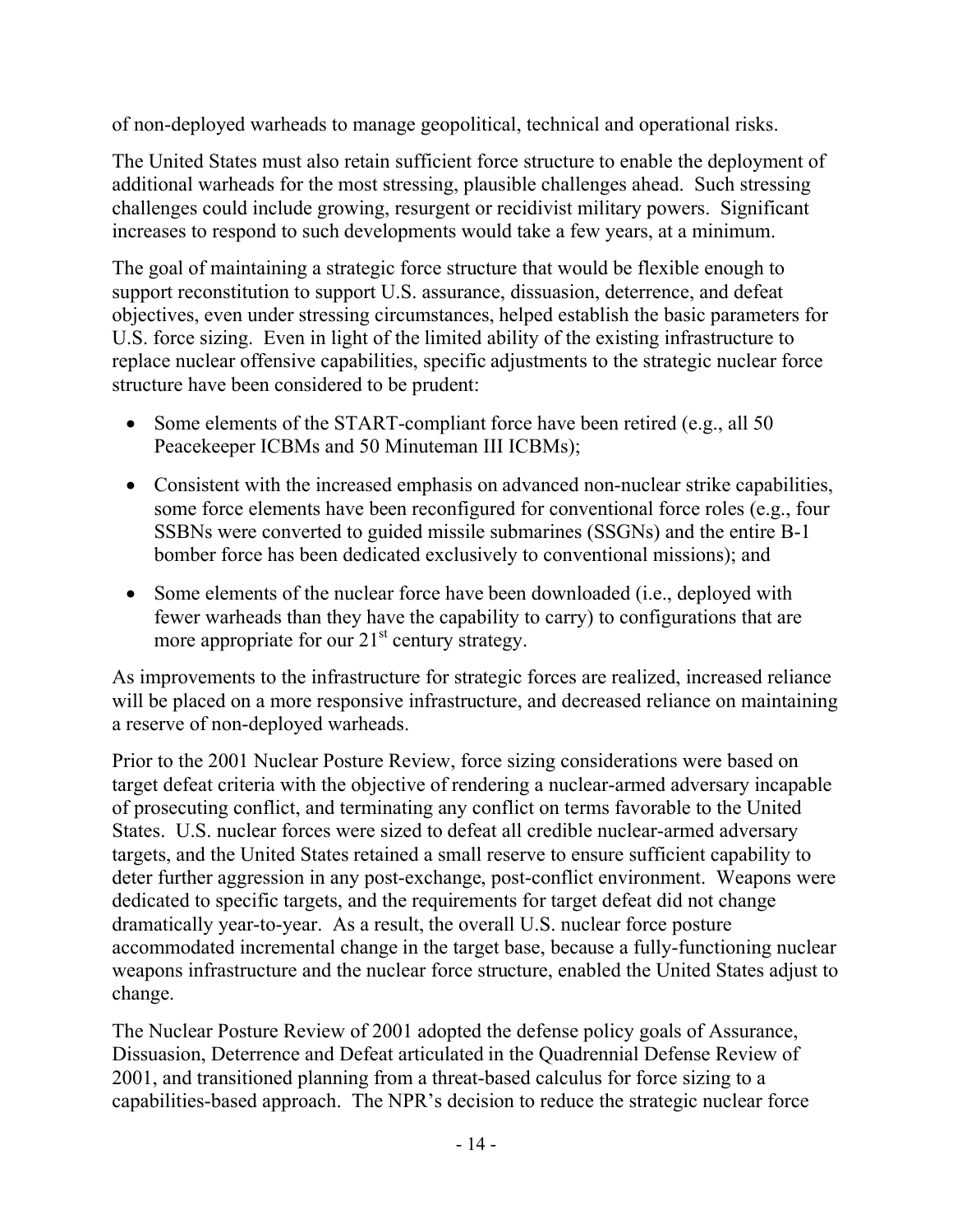posture to between 1,700 and 2,200 ODSNW by 2012 was based on a number of factors, including the fact that Russia no longer presented an immediate threat. To that end, the goal of a new strategic framework with Russia held significant consequences for the required size and character of U.S. nuclear forces. Achieving a more cooperative, less confrontational U.S.-Russian relationship was key to adjusting the size of the U.S. nuclear force.

In addition, the 2001 Nuclear Posture Review made distinctions among the contingencies for which the United States must be prepared. These contingencies were categorized as immediate, potential, or unexpected. The resultant force size of 1,700 to 2,200 ODSNW was judged to be sufficient to meet the requirements of assuring allies and dissuading potential competitors. These factors have proven more determinant of overall force size than the narrow, Cold War-era criterion of target defeat.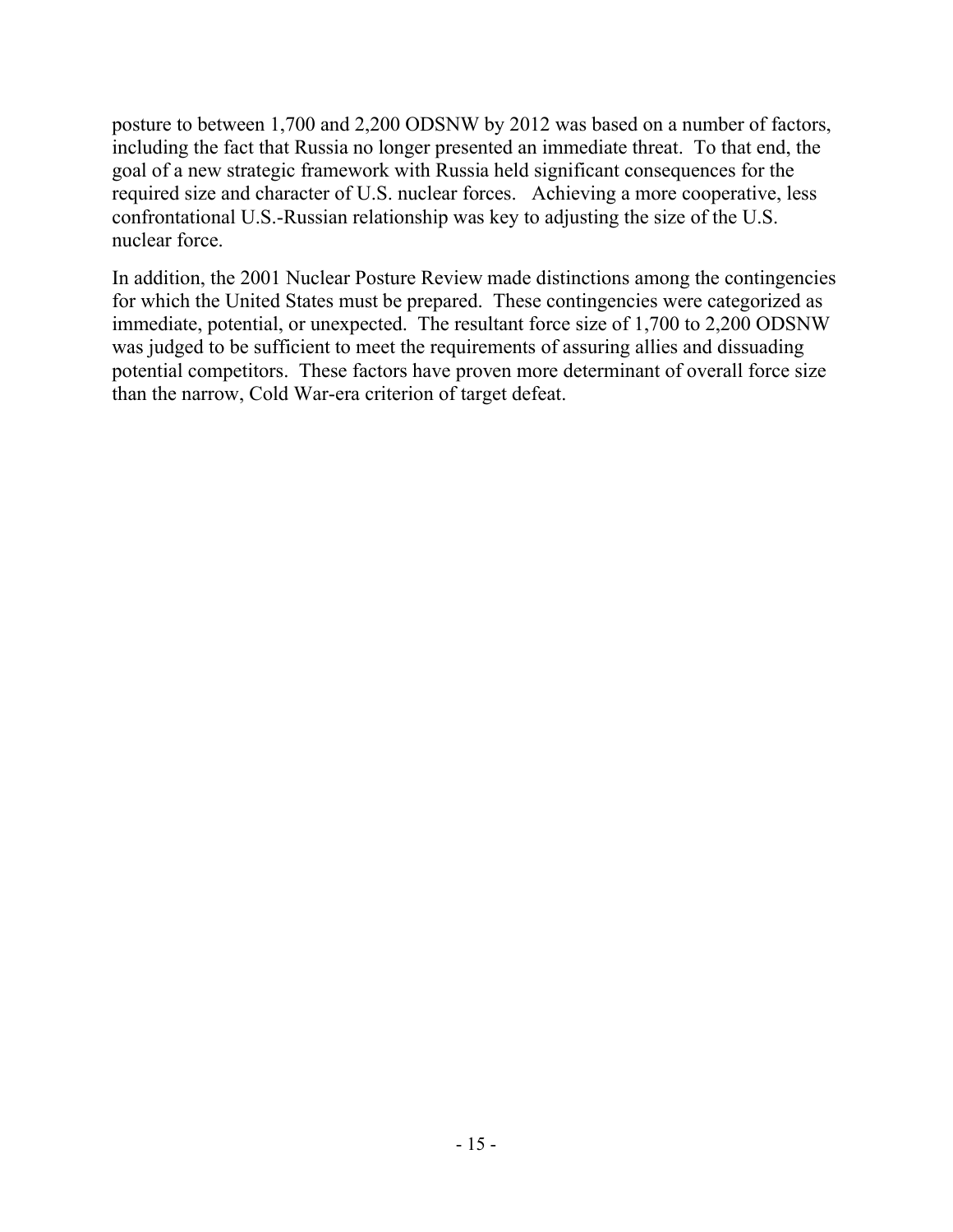## **Managing Risk and the U.S. Nuclear Posture**

To help manage geopolitical, operational<sup>9</sup>, and technical risks, the United States relies on three inter-related aspects of its nuclear posture: 1) the composition of the operationally deployed nuclear delivery systems and their capacity to deliver nuclear weapons; 2) the size, yield, and mix of the nuclear stockpile that supports the operational force; and 3) the ability of the supporting infrastructure to maintain, produce, and repair nuclear weapon delivery systems and warheads. The following sections discuss how each aspect of the U.S. nuclear posture contributes to the overall management of risk.

#### **Baseline: The Planned Strategic Nuclear Force for 2012**

The United States maintains a triad of strategic nuclear forces that includes land-based ICBMs, SSBNs armed with SLBMs, and long-range bombers able to deliver both standoff cruise missiles and gravity bombs. (The United States also maintains a small nonstrategic nuclear force, consisting of dual-capable aircraft deployed in NATO countries, and some non-deployed, nuclear-armed sea-launched cruise missiles.) Each leg of the triad brings unique capabilities. Together, the legs of the nuclear triad combine to provide operational flexibility and help ensure that an adversary cannot pose a threat that could potentially negate the entire force.

The planned composition of the U.S. strategic nuclear force in 2012 is: $^{10}$ 

- 450 Minuteman III ICBMs;
- 14 Ohio class SSBNs; and

 $\overline{a}$ 

! 20 B-2 and 56 B-52 bombers

This force structure allows the deployment of 1,700 to 2,200 warheads, provides flexibility to adjust the loading of warheads among the three legs of the triad in response to technical concerns or operational needs, and provides sufficient capacity to increase the number of deployed warheads in response to adverse geopolitical developments.

On a day-to-day basis, some portion of the 1,700 to 2,200 ODSNW will be on alert and readily available. The number of U.S. strategic nuclear warheads maintained on day-today alert has decreased dramatically in the post-Cold War era. In 1987, the United States had many thousands of strategic nuclear warheads on alert; today's alert force is much reduced and projected to be even less in 2012.

 $9$  Operational risks are threats to the survivability or effectiveness of U.S. nuclear forces stemming from actions by potential adversaries.

<sup>&</sup>lt;sup>10</sup> The Administration decided in 2001 to withdraw four SSBNs from strategic nuclear service for modification as cruise missile and special-forces-capable submarines. B-1 bombers were also removed from the nuclear role in 2001. All 50 Peacekeeper ICBMs were fully retired by September of 2006. Following the 2006 Quadrennial Defense Review, the Department of Defense announced plans to retire an additional 50 Minuteman III ICBMs, retire all Advanced Cruise Missiles (ACM), and reduce the number of Air Launched Cruise Missiles (ALCMs).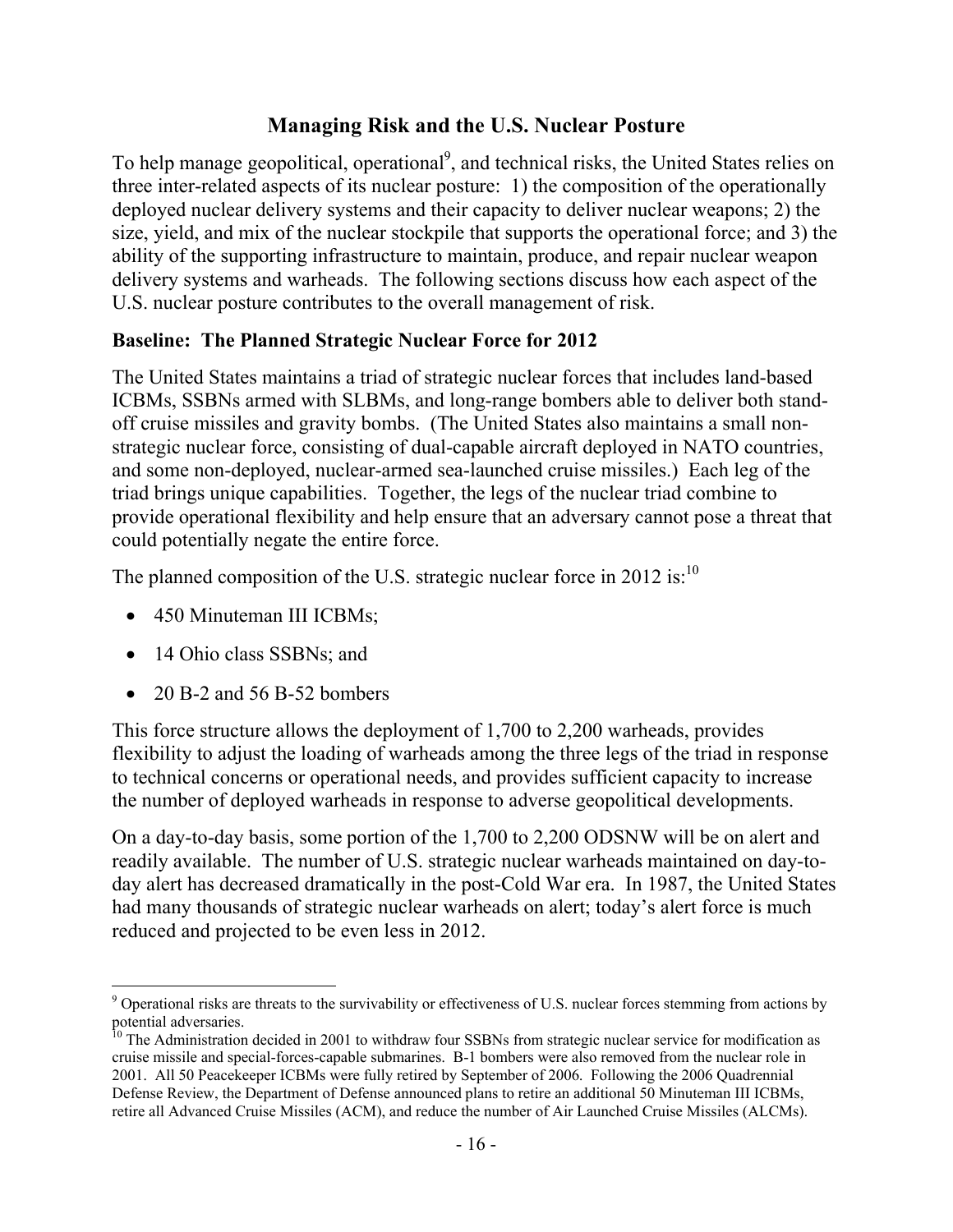For the near-term, the planned strategic nuclear force structure provides the diversity, survivability, and flexibility to adapt to a range of plausible, but unforeseeable future needs. A pressing concern is the aging of the strategic nuclear force. The Minuteman III ICBM force is to be life-extended to 2030, and the United States needs to develop a follow-on to its current Trident SSBN, and a next generation bomber.

## **The Nuclear Warhead Stockpile**

The current stockpile of nuclear warheads includes sufficient quantities of each warhead type to support deployed nuclear forces. Additionally, because the United States does not have the ability to produce new warheads, a pool of non-deployed warheads is retained to be used in cases of reliability failures and as a hedge against adverse political developments.

In 2004, DoD and NNSA jointly conducted a study of nuclear stockpile needs to support the planned, operationally-deployed force. The study considered the need for deployed warheads (both strategic and non-strategic), spares for logistics and maintenance, warheads that would be destroyed during annual surveillance and quality assurance inspections, and a pool of non-deployed warheads that could be used as either reliability replacements or to augment the planned deployed force. The study recommended a reduction in the nuclear stockpile of over 40 percent by 2012. The President approved the findings and directed the reductions. Subsequently, the stockpile analysis has been refined and the planned 2012 stockpile size reduced further to the lowest total since the Eisenhower Administration, and a quarter of its level at the end of the Cold War.

#### **Concerns with the Stockpile**

The stockpile stewardship program, initiated in the mid-1990s, has largely been successful. At present, our judgment is that the nuclear warhead stockpile remains safe, secure, and reliable.<sup>11</sup> For the near-term, the administration continues to have confidence that warhead life extension programs for W76 warheads for Trident II missiles, and for B61 gravity bombs, are needed and are wise investments to sustain existing nuclear capabilities. However, the current path for sustaining the warhead stockpile—successive refurbishments of existing Cold War warheads designed with small margins of error may be unsustainable in the future. Specifically, the directors of the nation's nuclear weapons laboratories have expressed concern about the ability to ensure confidence in the reliability of the legacy stockpile over the long term, without nuclear testing.

Successive efforts at extending the service life of the current inventory of warheads will drive the warhead configurations further away from the original design baseline that was validated using underground nuclear test data. Repeated refurbishments will accrue technical changes that, over time, might inadvertently undermine reliability and

 $\overline{a}$ <sup>11</sup> For example, see the written statement of Thomas P. D'Agostino, then acting Under Secretary for Nuclear Security and Administrator, NNSA, before the House Armed Services Subcommittee on Strategic Forces, March 20, 2007.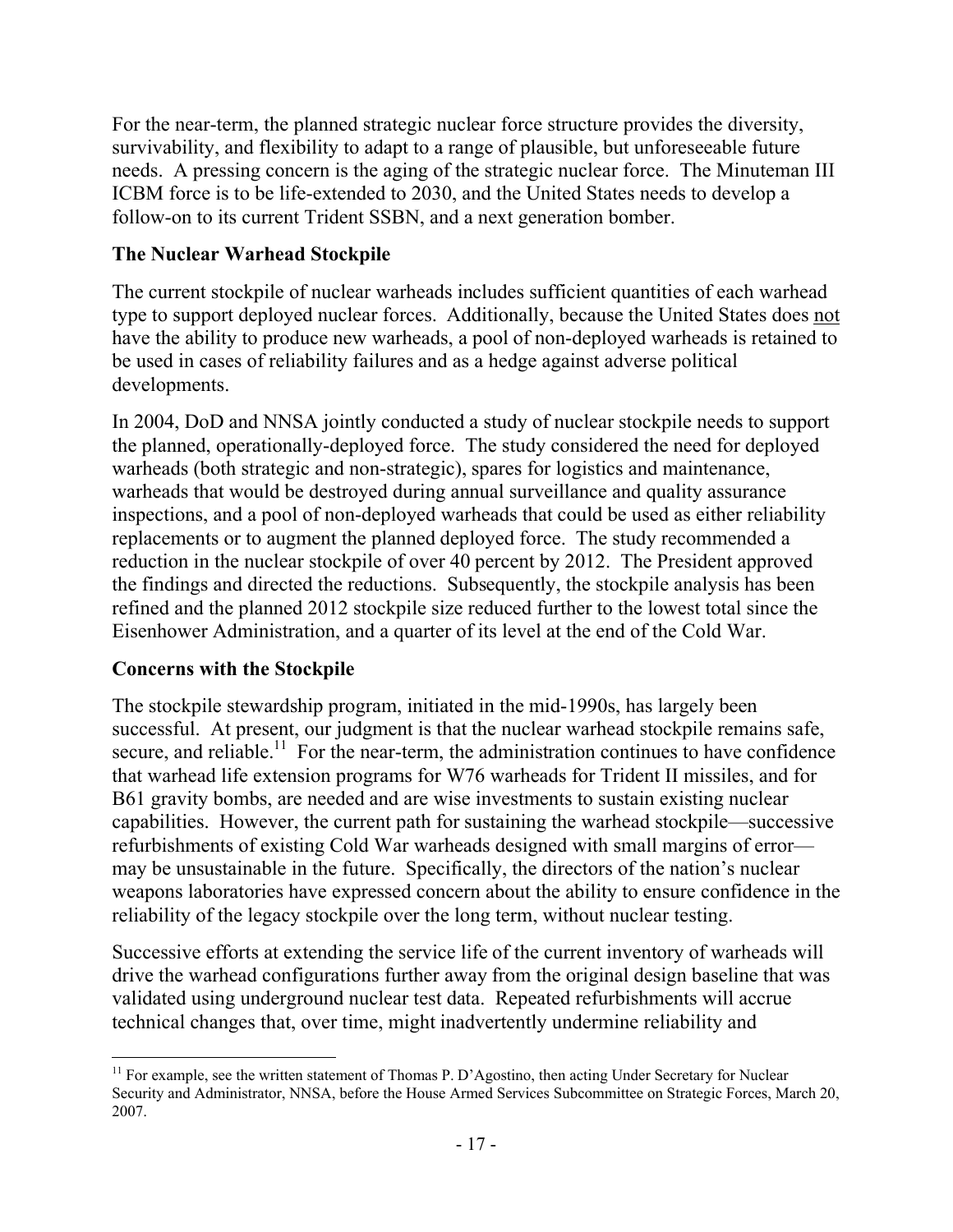performance. The skills, materials, processes, and technologies needed to refurbish and maintain these older warhead designs are also increasingly difficult to sustain or acquire. Some of the materials employed in these older warheads are extremely hazardous. Moreover, it is difficult to incorporate modern safety and security features into Cold Warera weapon designs.

As a consequence, the stockpile stewardship program is expanding its range of component and material testing and analysis, and is likely to identify more areas of concern. However, without nuclear testing, at some time in the future the United States may be unable to confirm the effect of the accumulation of changes to tested warhead configurations. As the United States continues to observe a moratorium on underground nuclear testing, certification of the safety, surety, and reliability of the existing stockpile of weapons (with their narrow performance margins) will become increasingly difficult. In the near-term, the United States has no choice but to continue to extend the life of these legacy warheads.

However, the Departments of Defense and Energy are pursuing an alternative to this strategy of indefinite life extension; namely, the gradual replacement of existing warheads with warheads of comparable capability that are less sensitive to manufacturing tolerances or to aging of materials. The generic concept is often referred to as the Reliable Replacement Warhead (RRW). The RRW concept promises other attractive benefits such as improved safety and security, production processes that are less complex, elimination of many hazardous materials in existing warheads, and production of less hazardous waste.<sup>12</sup> The directors of the nuclear weapons laboratories believe that modern scientific tools developed for the stockpile stewardship program, including advanced computer modeling and experimental facilities, will enable design and certification of the RRW without nuclear testing.

In the longer term, RRW will be key to sustaining confidence in the U.S. nuclear stockpile. Assuring allies and convincing adversaries of the safety, security, and reliability of U.S. nuclear forces will, in turn, contribute to the full range of political and military benefits of the U.S. nuclear deterrent. Allies with continued confidence in U.S. extended deterrence will have less motivation to develop nuclear weapons of their own. Moreover, once the RRW is deployed in significant numbers as replacements for lowmargin-of-error legacy warheads, some or all of the reserve warheads retained in the stockpile for reliability purposes can be retired and dismantled without incurring significant risk.

 $\overline{a}$  $12$  It has become clear that the security threat to nuclear warheads has fundamentally changed. The security features in today's stockpile are commensurate with the technologies available during the Cold War, and with the threats of that time. Modern safety and security features, mandated today, cannot be fully incorporated through retrofits to the legacy stockpile. Modern safety and security technology is best incorporated into the stockpile during the design phase, when there is flexibility in accommodating new features.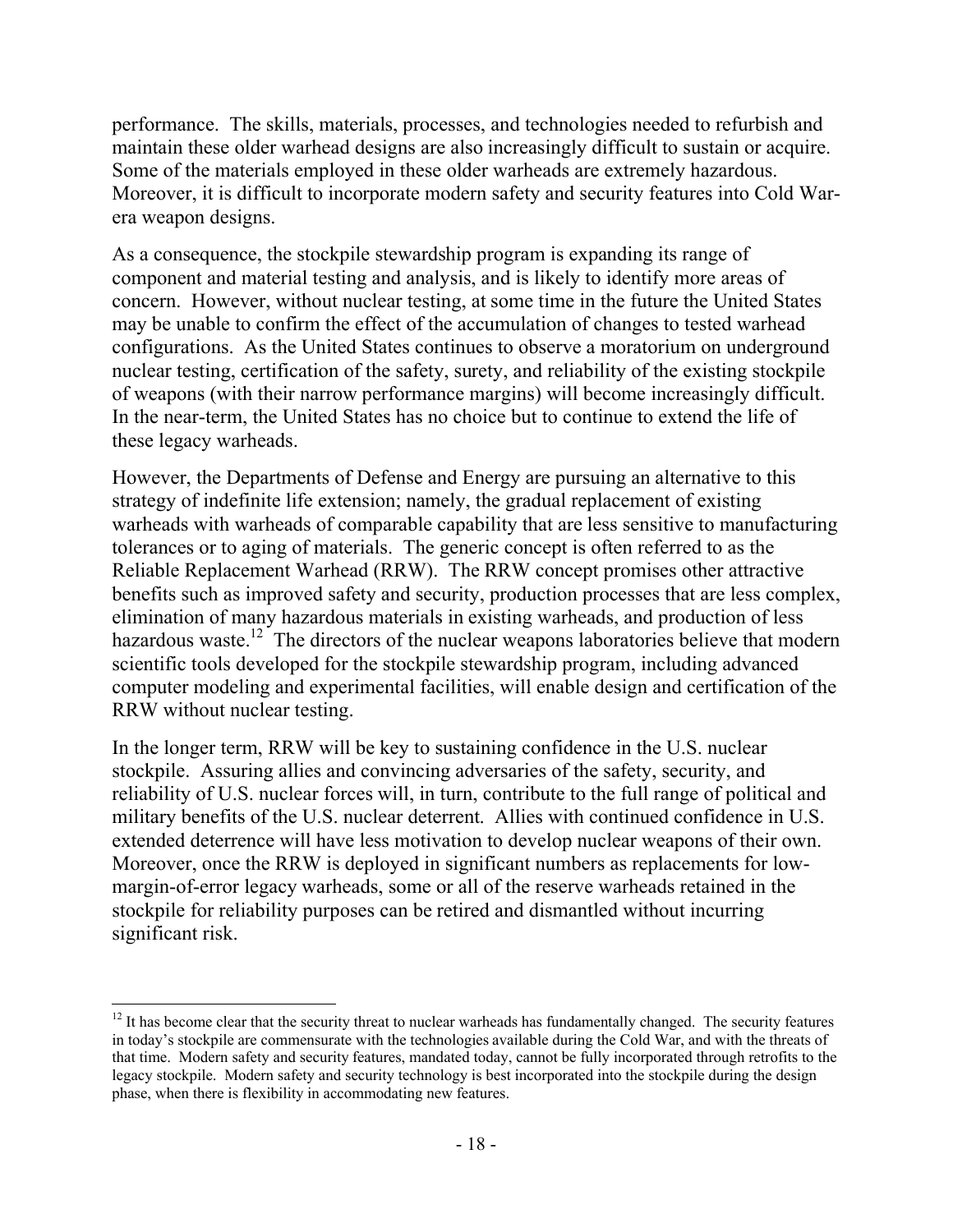#### **The Nuclear Warhead Infrastructure**

During the Cold War, the U.S. nuclear weapons infrastructure, comprising design and engineering laboratories, as well as testing and production facilities, played an important role in risk management. During this period the United States did not maintain a significant inventory of non-deployed warheads as reliability back-ups or for force augmentation; instead, the United States relied on a large operationally deployed force and an active nuclear weapons infrastructure to meet emerging needs in a timely manner.

When a serious technical problem did occur with a given warhead, this infrastructure had sufficient capacity to respond rapidly and implement solutions so that a reliable, certified nuclear force could be maintained. Accordingly, existing U.S. nuclear weapons were designed for a short service life of approximately 10-15 years, and the nuclear infrastructure routinely replaced warheads with new designs to meet emerging requirements.<sup>13</sup>

During the late 1980s and early 1990s, a series of events combined to change fundamentally how the United States manages the risks associated with maintaining its nuclear force. These events included the shut down and dismantlement of the nation's nuclear weapon "pit" fabrication plant at Rocky Flats, Colorado in 1989; two Presidential Nuclear Initiatives issued by President George H. W. Bush in 1991 and 1992, which halted all nuclear weapon development and production then underway; and President Clinton's announcement in 1993 of an indefinite moratorium on nuclear testing.

Consequently, the United States is now the only nuclear weapons state party to the NPT that does not have the capability to produce a new nuclear warhead. The United States has not designed a new nuclear warhead since the 1980s and has not built a new warhead since the early 1990s. As a result, the nuclear weapons infrastructure has atrophied and existing U.S. nuclear weapons — most of which were designed 20 to 30 years ago — are being maintained well beyond the service life for which they were designed. Critical personnel, with experience in the design and testing of nuclear weapons, are also aging and retiring, and in the absence of a viable nuclear infrastructure, their expertise cannot be replaced. Moreover, as new design efforts are further delayed, the ability and availability of experienced designers and engineers to mentor the next generation will decrease over time.

The hedging strategy adopted by the United States for mitigating geopolitical and technical risks by retaining a significant number of reserve warheads is a direct result of the events of the 1980s and early 1990s and the atrophy of the nuclear infrastructure. During this same period the need to manage risk was also considered in other initiatives. For example, the Stockpile Stewardship Program (initially Science-based Stockpile Stewardship) was developed to mitigate the risks associated with the moratorium on

 $\overline{a}$ <sup>13</sup> Even with active design, engineering, and production efforts in operation, however, strategic reserves of critical materials, such as tritium, plutonium, and highly enriched uranium, were maintained in case the material production portion of the infrastructure was off-line for a time.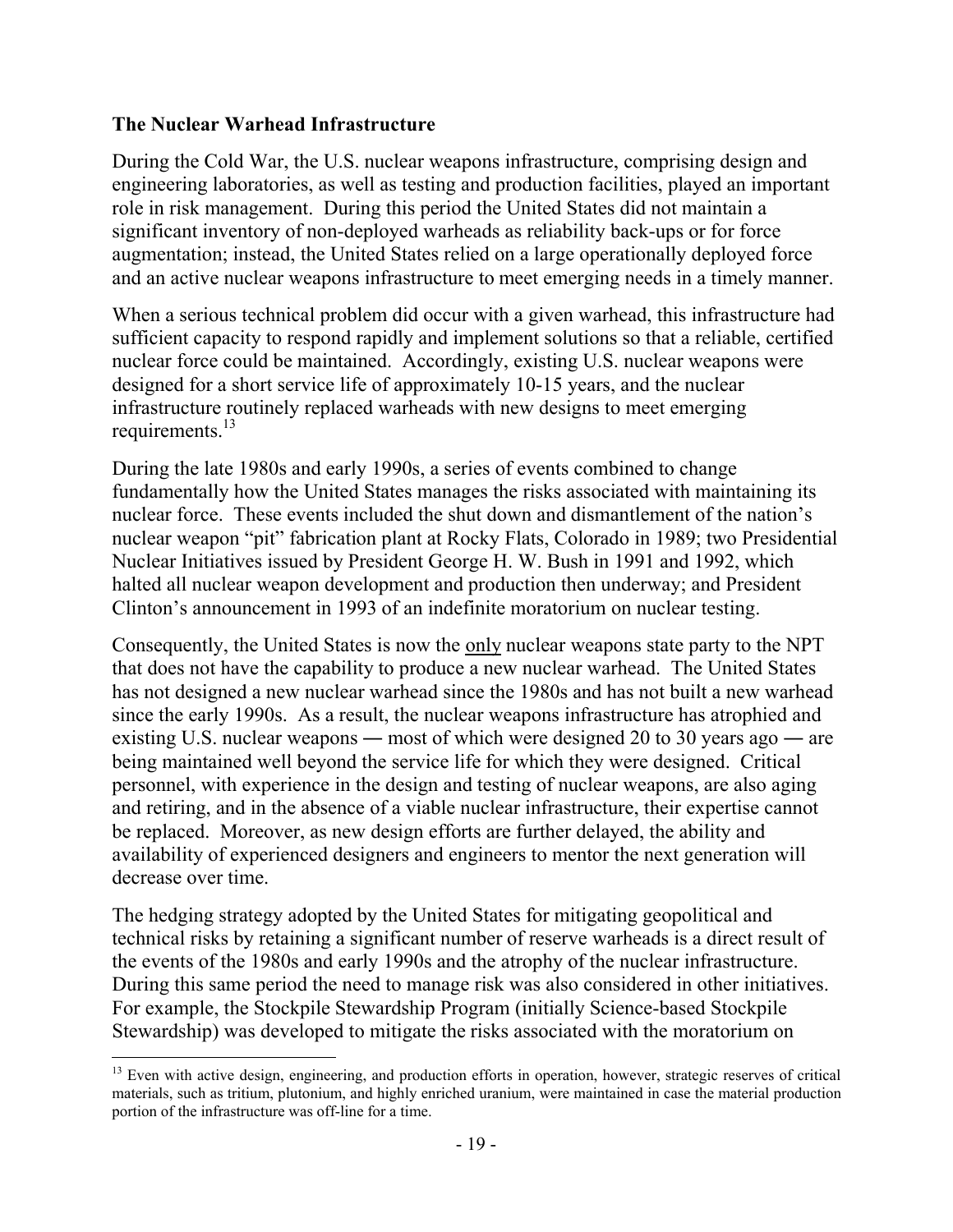nuclear testing, while life extension programs were developed to sustain existing nuclear forces absent a fully operational nuclear infrastructure.

In the long-term, the goal is for the United States to rely more on a revived nuclear infrastructure to respond to unforeseen events, and less on reserve warheads in the stockpile. However, until there is confidence in the infrastructure's demonstrated capability to respond to unexpected developments by producing nuclear weapon components in sufficient quantities, especially plutonium pits, the United States will need to retain more reserve warheads than otherwise would be desired as a hedge against technical problems or adverse geopolitical changes.

The RRW program will be a key enabler for a more responsive nuclear infrastructure, and will help train a new generation of U.S. experts capable of sustaining nuclear deterrent forces. Key milestones in developing the RRW and a responsive infrastructure include:

- ! *Completion of the RRW Phase 2/2A Design Definition and Cost Study.* Completion of this study will provide estimates of the costs to develop, produce, and deploy replacement warheads. These estimates will inform the decision whether or not to seek Congressional authorization and funding to begin RRW engineering development and to refine future plans.
- ! *Completion and approval by DoD/NNSA of an RRW certification plan* to achieve RRW safety and reliability goals without nuclear testing.
- ! *Achievement of an interim production capacity of 30-50 pits per year at TA-55,* the pit production area at Los Alamos National Laboratory.
- ! *Demonstration that RRW can be certified without underground nuclear testing.*  Once the first RRW is produced, weapons designers and engineers will confirm, as part of the certification process, that the RRW meets the original design goals.
- ! *Achievement/demonstration of expanded pit production of 50-80 pits per year.*  This would require the construction of a new Chemistry and Metallurgy Research-Replacement (CMRR) Nuclear Facility.

With a viable design, congressional approval, and appropriate funding, these steps could be completed in about ten years. Accomplishing these milestones would result in increased levels of confidence as the United States proceeds with stockpile and infrastructure transformation. In combination, these milestones represent a vital first step in this transformation. Sustained production of RRW and several years of experience with RRW in the stockpile will permit characterization of any inadvertent defects introduced during development and production. This will help support subsequent decisions to curtail some warhead life extension programs and move forward with a warhead replacement strategy.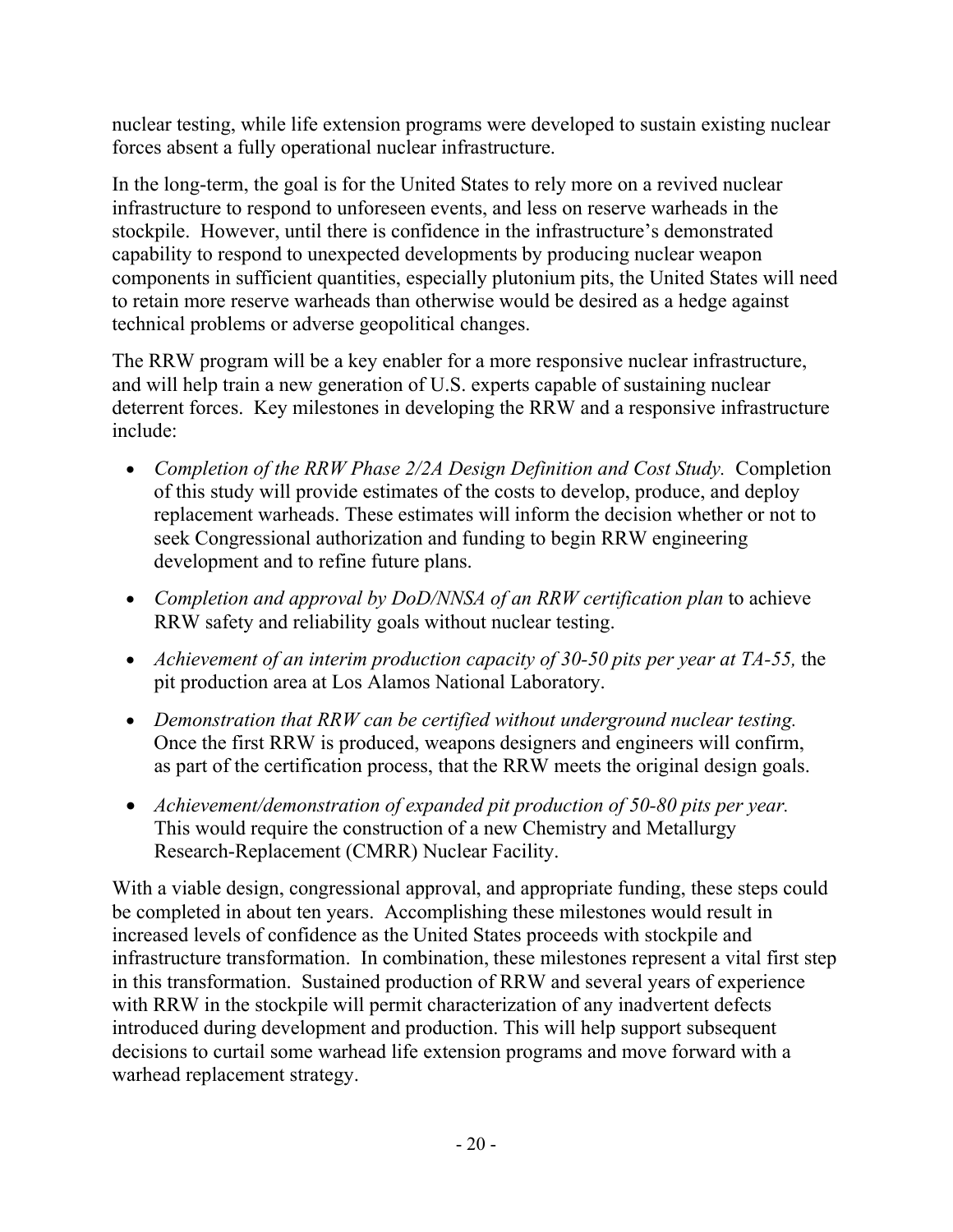Finally, an issue of critical importance for the  $21<sup>st</sup>$  century is the production capacity needed for a responsive nuclear weapons infrastructure, i.e., the rate at which it can refurbish existing warheads or produce replacement warheads. The time required to replace the existing stockpile depends critically on the overall size of the stockpile, the viability of pit reuse options, and the rate at which new plutonium pits can be produced.

Currently, the United States has a very small pit production capacity (about ten pits per year) at Los Alamos. A variety of pit production alternatives have been evaluated as part of the planning for transforming the nuclear weapons complex infrastructure. The best alternative, for all potential pit production capacities, is to increase the existing production facilities at Los Alamos to its estimated maximum capacity of 50-80 pits per year.

Should a capacity greater than 50-80 pits per year be required, this could be achieved by either an upgrade to the CMRR or an addition of a new manufacturing annex at TA-55.<sup>14</sup> Several key factors must be considered when judging the desired production capacity of the nuclear weapons infrastructure:

- ! First, depending on warhead type, the best estimate of minimum pit life is 85-100 years. Although this exceeds previous estimates, degradation from plutonium aging still introduces uncertainty in overall system performance, particularly for systems with tighter margins. As the stockpile continues to age, the United States must plan to replace considerable numbers of pits in stockpiled weapons.
- Second, at significantly smaller stockpile levels than today, the U.S. must anticipate that an adverse change in the geopolitical threat environment, or a technical problem or development, could require manufacture of additional warheads on a relatively rapid timescale.
- Third, if a decision is made to field RRW, the U.S. will require an expanded pit production capacity to introduce sufficient numbers of these warheads into the stockpile.
- ! Finally, production rates correlate directly to the retirement of legacy warheads.

 $\overline{a}$ 

<sup>&</sup>lt;sup>14</sup> By way of comparison, U.S. planned pit production capacity is very modest – much more than a factor of ten below Cold War levels when the U.S. was producing thousands of warheads.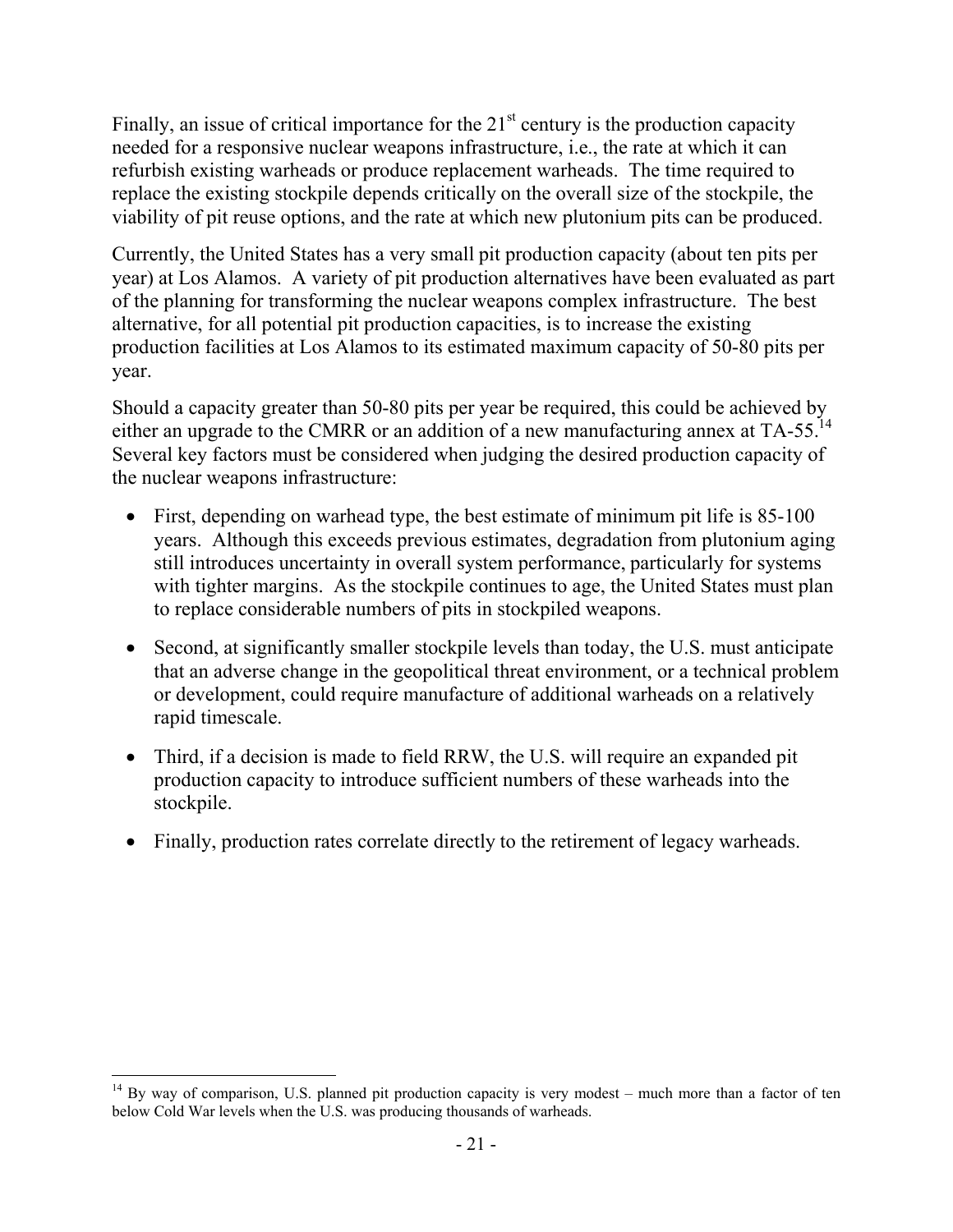This relationship, and the timelines required to replace current warheads in the stockpile, can be seen below.<sup>15</sup> In the case of a total stockpile of 3,500 warheads the replacement process would take well over half a century at a rate of 80 pits per year.

| <b>Pits per Year:</b>       | 50     | 80     | <b>100</b> | 125    | 150    |
|-----------------------------|--------|--------|------------|--------|--------|
| <b>Total Stockpile Size</b> |        |        |            |        |        |
| 4.500                       | CY2114 | CY2080 | CY2069     | CY2060 | CY2054 |
| 3,500                       | CY2092 | CY2066 | CY2058     | CY2051 | CY2047 |
| 2,500                       | CY2070 | CY2052 | CY2047     | CY2042 | CY2039 |

**Calendar Year (CY) in Which Stockpile Replacement Would Be Completed**

Such timelines suggest that a flexible infrastructure capable of higher production rates could help meet a requirement to respond in a timely way to stressing developments in the international security environment. At the same time, such an infrastructure could provide the benefits of an RRW—safety, surety, and reliability without underground testing—much earlier than would otherwise be the case, even with smaller stockpiles than currently planned. Near-term planning for 50-80 pits-per-year capacity will be executed in a way that does not preclude further expansion if desired in the future. Changes to military requirements, stockpile size, and risk factors may ultimately lead to a revised rate.

Many questions regarding the future nuclear stockpile and nuclear force cannot be answered with precision today. The answers will depend on knowledge gained by further work on programs such as RRW, by efforts to modernize the nuclear warhead infrastructure, and by closely watching emerging trends around the world.

 $\overline{a}$ 

<sup>&</sup>lt;sup>15</sup> The calculations assume the following:

<sup>!</sup> Based on starting production in 2008

<sup>!</sup> Facilities do not operate at 100 percent efficiency – down time must be scheduled for training, equipment maintenance, and periodic reconfiguration;

<sup>!</sup> The existing pit manufacturing facility at Los Alamos gradually increases the production rate until its design goal is reached;

<sup>!</sup> A new facility immediately begins to operate at its design capacity (at 90 percent efficiency) in the future (when production at the existing facility would be phased out).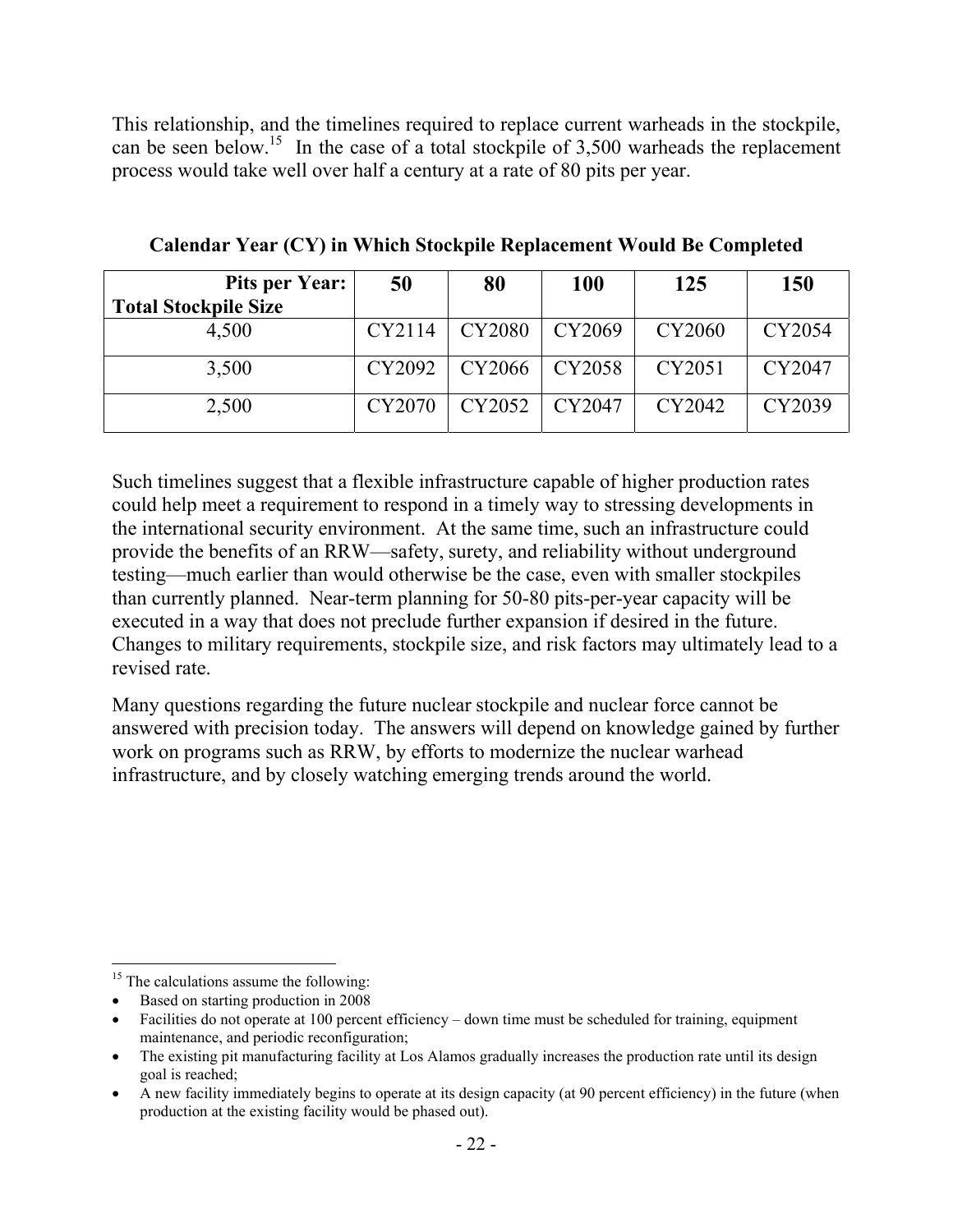## **Conclusions**

The United States is making historic reductions in its deployed nuclear forces and its nuclear stockpile. The resulting nuclear force, along with a portfolio of advanced conventional offensive and defensive strategic capabilities, will support the goals of assurance, dissuasion, and deterrence, and allow the United States to respond decisively against aggression should deterrence fail.

The future security environment is characterized by a broad range of uncertainties; some current trends are not favorable. The future direction that states may take, including some established nuclear powers with robust nuclear force modernization programs, could adversely affect U.S. security and that of U.S. allies and friends. The United States seeks to assure its allies and friends that the U.S. nuclear deterrent continues to serve as the ultimate guarantor of their security, obviating any need for them to develop nuclear weapons of their own. Credible U.S. nuclear capabilities and the security commitment to allies remain an indispensable part of U.S. efforts to limit nuclear proliferation.

Maintaining a credible nuclear force for the nation will require partnership between the Executive Branch and the Congress; this partnership will be no less critical in the future than in the past. Over the next two decades, Congress and the American people will be asked to consider initiatives that will help determine how fast and how far the United States can go in transforming its strategic capabilities and nuclear infrastructure to manage the risks and challenges of the  $21<sup>st</sup>$  century.